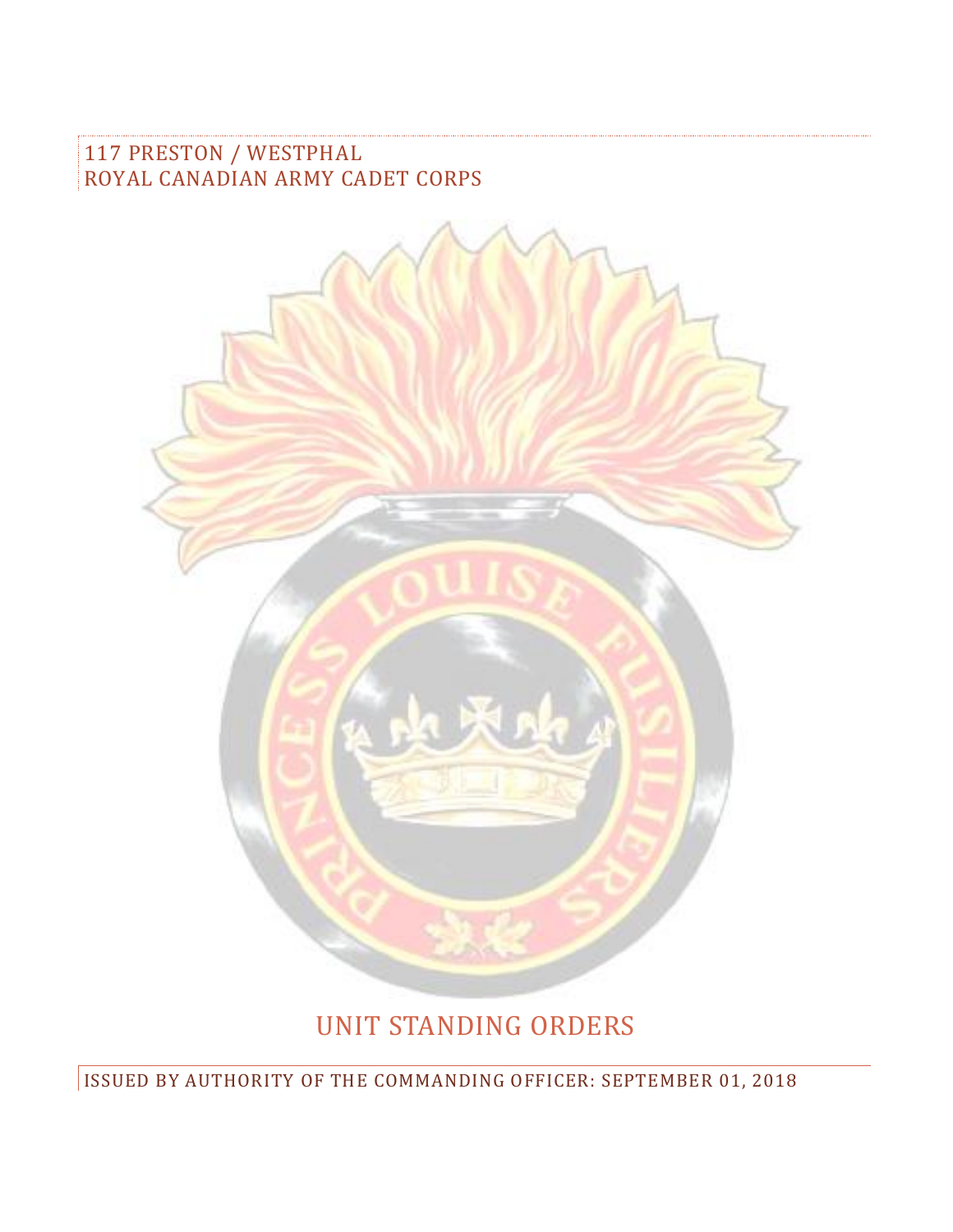#### **FORWARD**

#### **01 Sep 2018**

These Unit Standing Orders (SOs) are issued under the authority of the Commanding Officer of 117 Preston/Westphal RCACC. They are intended to supplement and amplify the Canadian Armed Forces (CAF) orders, publications and directives as they relate to the officers, non-commissioned members, civilian staff, sponsoring committee, volunteers, and cadets of the Canadian Cadet Movement affiliated with 117 Preston/Westphal RCACC**.**

These orders supplement the orders issued by the Department of National Defense and the Canadian Forces through NDHQ, the Director of Cadets, Regional Cadet Support Unit (Atlantic) and the Nova Scotia Cadet Detachment. These orders supersede all previous versions and amendments.

These orders are effective upon receipt and are applicable to all persons involved with 117 Preston/Westphal RCACC. Visitors to the corps are subject to these orders and it is incumbent upon those members who are hosting visitors and transient personnel to advise them of these orders which apply in each case.

Copies of these orders will be made readily accessible to all staff members and volunteers affiliated with 117 Preston/Westphal RCACC for review and reference, and will also be made available by electronic form to all cadets. It is the responsibility of the individual to make themselves aware of the content of the orders and to keep current with amendments.

These orders will be reviewed annually and updated as required. Additions and revisions may also be made during the training year. Such revisions and additions will be provided to all personnel electronically and will be effective immediately upon publication. All requests to amend the SOs shall be submitted in writing to the CO.

// ORIGINAL SIGNED BY //

Captain D.L. Hargreaves Commanding Officer 117 Preston/Westphal RCACC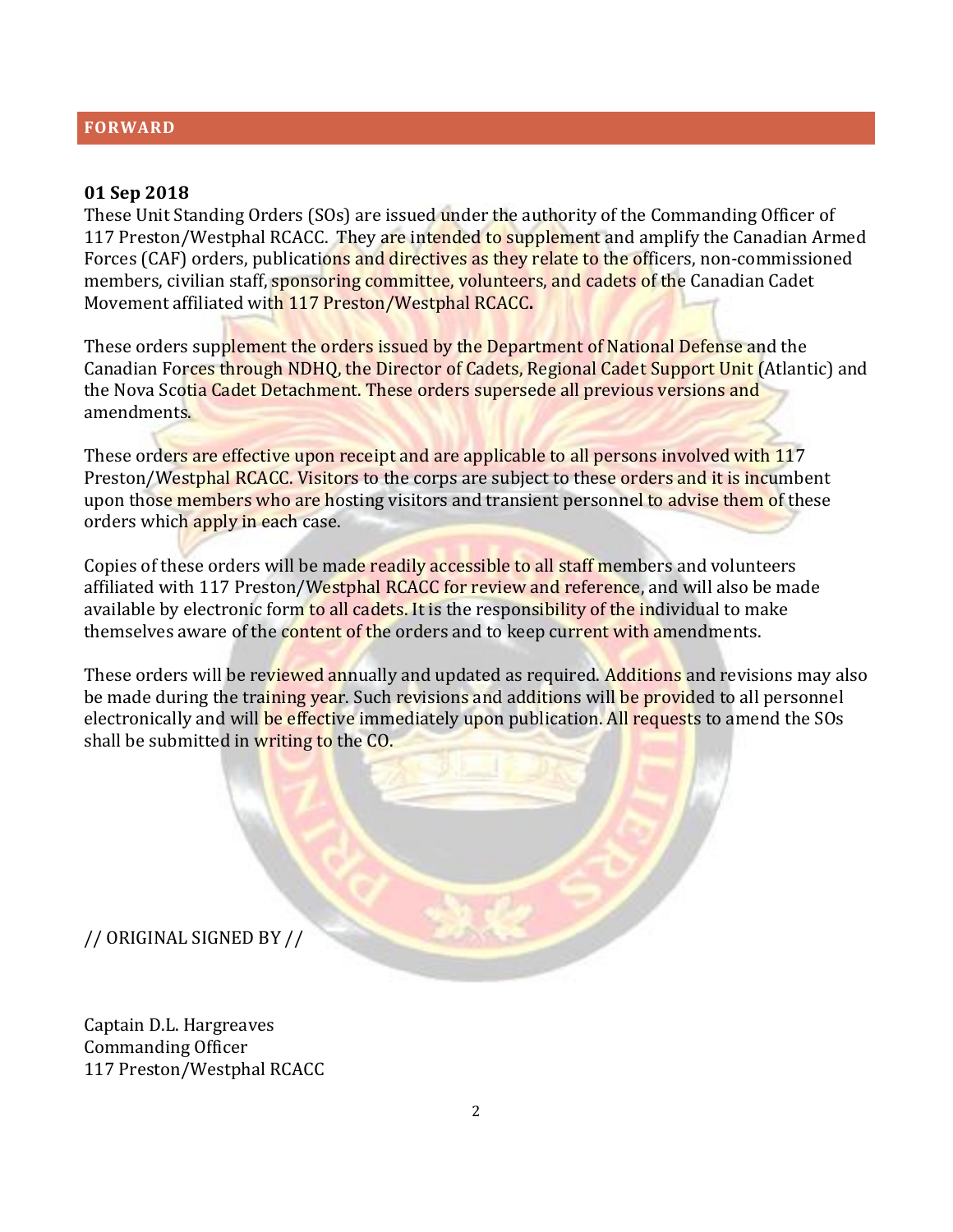#### **INTRODUCTION**

#### REFERENCES

Queen's Regulations and Orders – Cadets (QR&Os) Canadian Forces Administrative Orders (CFAOs) Atlantic Region Cadet Orders (ARCOs) Atlantic Region Cadet Code of Discipline Cadet Administrative and Training Orders (CATOs) Drug and Alcohol Policy for Cadets CANFORGEN 151/18 CMP 076/18 281507Z AUG 18 CDS DIRECTION ON USE OF CANNABIS BY CAF MEMBERS. Canadian Forces Dress Regulations (A-AD-265-000/AG-001) Dress Regulations for Royal Canadian Cadets (A-CR-CCP-990/Pt-001, CATO 46-01)

#### AIM

These orders define the unit's organization, regulations and terms of reference that do not change frequently. Their foremost purpose is to promote efficient unit operation. All personnel shall familiarize themselves with, obey, and enforce all regulations, orders, rules, and instructions necessary for the performance of their duties.

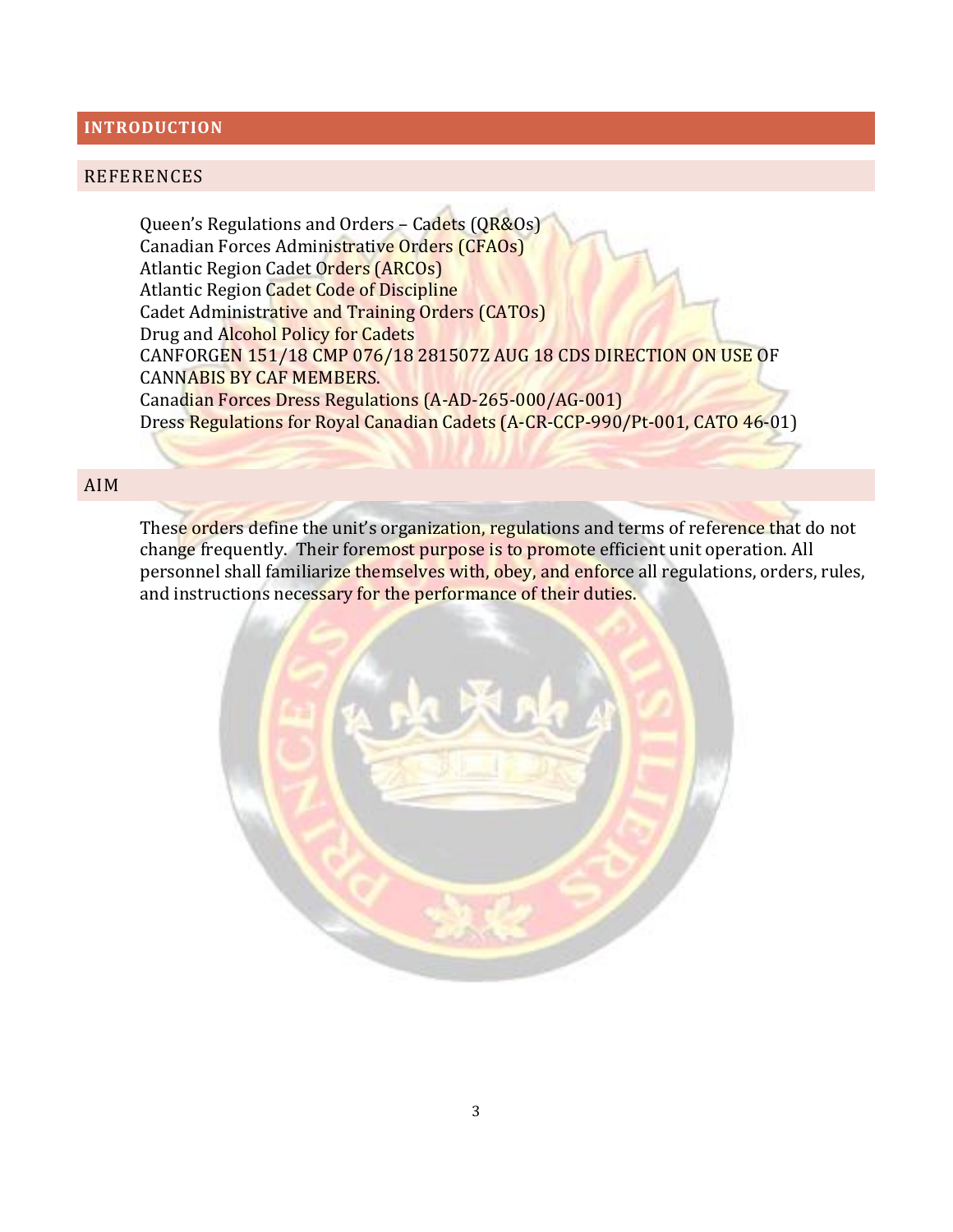# TABLE OF CONTENTS

| Cancellation of Training <b>Executive Cancellation</b> 6 |  |
|----------------------------------------------------------|--|
|                                                          |  |
|                                                          |  |
|                                                          |  |
|                                                          |  |
|                                                          |  |
|                                                          |  |
|                                                          |  |
|                                                          |  |
|                                                          |  |
|                                                          |  |
|                                                          |  |
|                                                          |  |
|                                                          |  |
|                                                          |  |
|                                                          |  |
|                                                          |  |
|                                                          |  |
|                                                          |  |
|                                                          |  |
|                                                          |  |
|                                                          |  |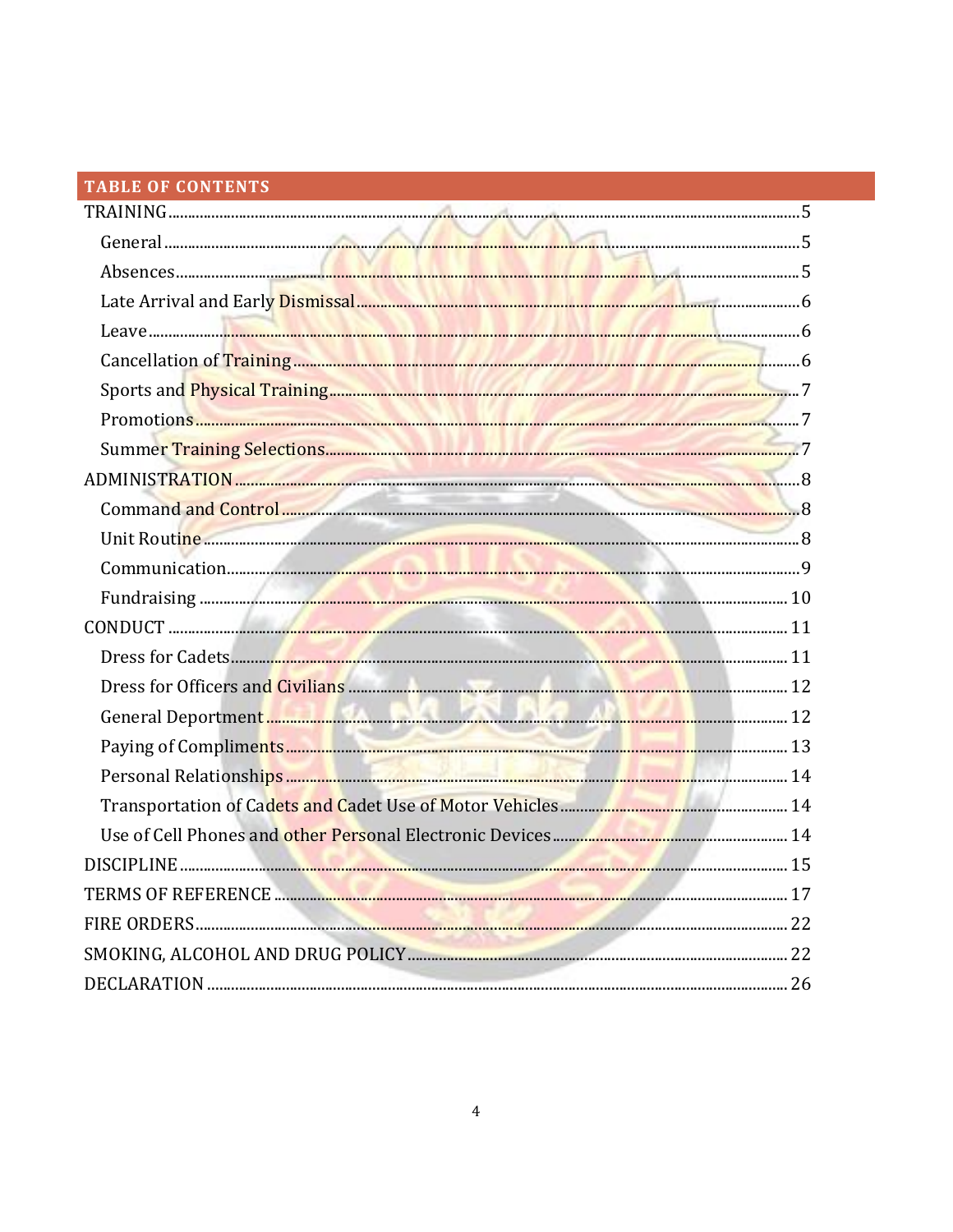### <span id="page-4-0"></span>**TRAINING**

### <span id="page-4-1"></span>GENERAL

- 1. Mandatory training consists of all activities conducted by the corps in order to fulfill the requirements set out in the Qualification Standard and Plans (OSPs) for each Star Level Training Program. Other activities may be designated as mandatory training by the Unit Commanding Officer.
- 2. Complimentary and optional training activities will be organized by the Training Officer (TrgO) to support and supplement the mandatory training program.
- 3. "CO's Parades" will take place on the **first Wednesday** of every month.
- 4. The Training Officer is responsible to ensure that all required mandatory and complimentary training is conducted in accordance with the QSPs.
- 5. The Training Officer will oversee the conduct of training at all regular training nights and at training activities such as field training exercises.
- 6. The Assistant Training officer will oversee the conduct of all "pop-up" activities including community service events and citizenship activities.
- 7. The Unit Commanding Officer may appoint another officer to serve as the Officer of Primary Interest (OPI) for optional activities at which neither the Unit Commanding Officer nor Deputy Commanding Officer will be present.

# <span id="page-4-2"></span>ABSENCES

- 1. Cadets are required to attend **all** Mandatory Training, including all Regular Training nights and Field Training Exercises. Any cadet not attending will be recorded as either "absent" or "absent with excuse."
- 2. Valid excuses for absence include: illness or injury; school commitments that cannot be accomplished at another time; occasional special extra-curricular commitments.
- 3. The reason for an absence must be reported through the chain of command. If the absence can be anticipated in advance, the reason must be reported **before** the activity commences. Reasons for absence reported more than one week after the next Regular Training night, or not following the chain of command, will only be accepted in extenuating circumstances, such as medical emergencies resulting in hospitalization, and only after submission **in writing**, with approval by the Unit Commanding Officer.
- 4. Any cadet who is absent from Regular Training without a valid excuse 30 days will be Struck off Strength (SOS) and their name will be forwarded to the Supply Officer to ensure action is taken to recover kit.
- 5. No cadet will be able to advance to the next star level before successfully completing the minimum training requirements outlined in the QSP for that star level.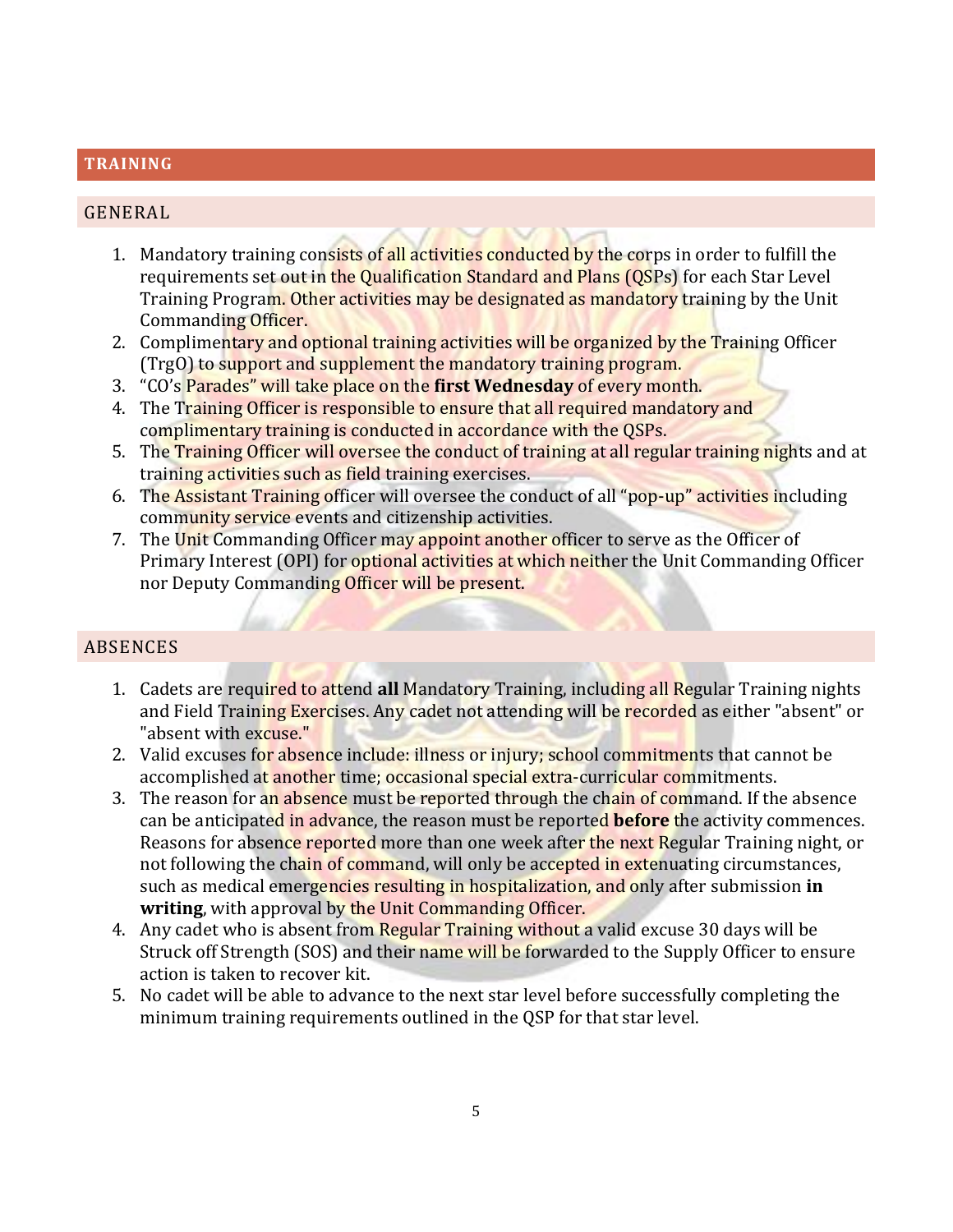6. Perfect attendance will be recognized for cadets who attended all Regular Parade nights or have provided valid excuses for missing two parades or less. Any awards for perfect attendance will be announced at the Annual Ceremonial Review.

# <span id="page-5-0"></span>LATE ARRIVAL AND EARLY DISMISSAL

- 1. Any cadet arriving late when training is underway must first "check in" with the Administration Officer to ensure that their name is added to the attendance list and then proceed directly to training with as little disruption as possible.
- 2. Any person who feels ill while on parade will indicate so by kneeling on one knee and removing their headdress. The platoon warrant officer, section commander, or second in command will escort the cadet off parade.
- 3. Any person who feels ill during a training session will indicate so to their section commander who then notify the Training Officer through the chain of command.
- 4. No cadet will leave a parade or training session without obtaining permission from the person in charge of the parade or training session. No cadet will leave the area in which a parade or training session is being conducted without first obtaining permission from the Unit Commanding Officer through the chain of command.

# <span id="page-5-1"></span>LEAVE

A cadet may request an extended Leave of Absence. Such requests will be reviewed by the commanding officer and may be authorized in accordance with CATO 13-30. Requests must be signed by the cadet and a parent or guardian, and must be made in writing through the chain of command.

# <span id="page-5-2"></span>CANCELLATION OF TRAINING

- 1. In the event of inclement weather causing school closures in Halifax, Dartmouth, Preston, or Lake Echo, cadet training will automatically be cancelled.
- 2. In all other circumstances, the Unit Commanding Officer will be the only person authorized to cancel training.
- 3. Cancelled training will be announced at least two hours before the activity whenever possible. Cancellation announcements will be made on the corps' Facebook page: 117 Preston Westphal RCACC Princess Louise Fusiliers, via email, and by "call-downs" whenever possible.
- 4. During winter weather, an activity may go ahead if it is assumed that most cadets and staff will be able to get to the activity safely. If any cadet or parent feels that it is unsafe to travel due to changing weather conditions or poor road conditions in their area, they should not attend the activity. In such cases, the cadet should request through the chain of command that their absence be excused by the Unit Commanding Officer.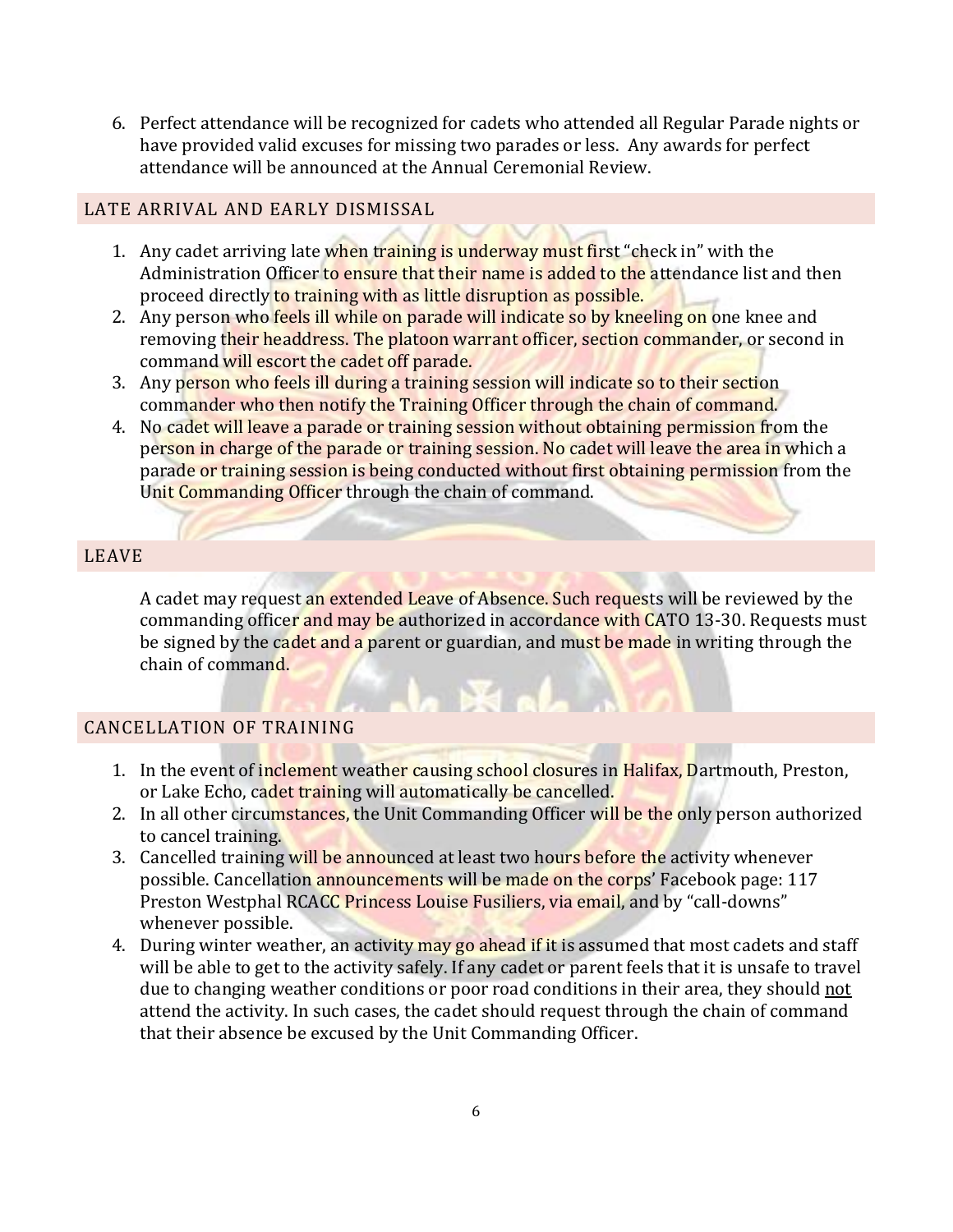# <span id="page-6-0"></span>SPORTS AND PHYSICAL TRAINING

- 1. Cadets will demonstrate good sportsmanship at all times when participating in sporting activities.
- 2. Sports will be conducted co-ed, with both male and female participants.
- 3. Clothing worn during swimming, sports and PT activities must be conservative. Clothing should be functional and appropriate for the activity and should be free from offensive images or text.

# <span id="page-6-1"></span>PROMOTIONS

- 1. Promotion of cadets will take place in strict accordance with **CATO 13-02, Merit-Based Cadet Rank Promotion - Corps/Squadron**.
- 2. Cadet rank promotions are based on merit-they are not automatic.
- 3. The commanding officer is the authority for all cadet rank promotions.
- 4. Exceptions to the policy are under the authority of the Commanding Officer of Regional Cadet Support Unit (Atlantic).

# <span id="page-6-2"></span>SUMMER TRAINING SELECTIONS

- 1. The availability of Summer Training Courses is limited; therefore a system of determining the best possible candidates is necessary.
- 2. Cadet applications for Summer Training will be subject to a local merit based ranking system. The Commanding Officer will determine the ranking of applicants prior to submission to the Regional Cadet Support Unit (Atlantic) for processing.
- 3. The following criteria will be considered to determine application ranking:
	- a. Recommendation of the cadet's Level Officer and Training Officer;
	- b. Attendance records;
	- c. Performance within the star level training program;
	- d. Conduct on previous Summer Training Courses (if applicable); and
	- **e.** Conduct and performance at local training and Field Training Exercises.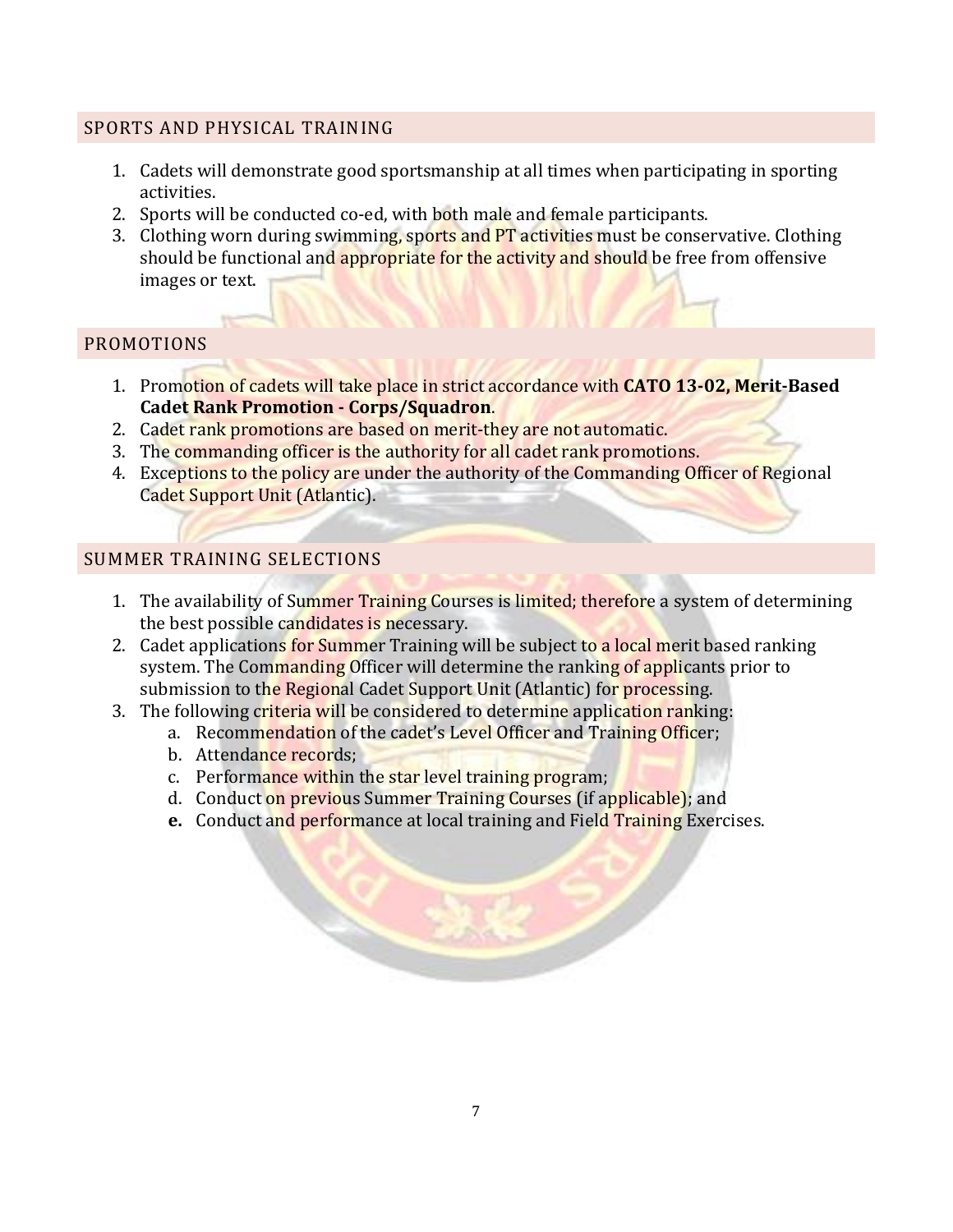## <span id="page-7-0"></span>**ADMINISTRATION**

#### <span id="page-7-1"></span>COMMAND AND CONTROL

The Commanding Officer has a right to expect the support of all personnel under her command. The Commanding Officer may seek suggestions from other staff members when making decisions however, the Commanding Officer has the ultimate authority to make decisions, and all personnel shall support those decisions. The Commanding Officer bears full responsibility for all decisions made within the unit.

#### DEPUTY COMMANDING OFFICER

1. When the Unit Commanding Officer is absent due to illness, travel, other employment (civilian or military), or for other reasons, the DCO has the authority to make decisions and issue orders that would normally be the responsibility of the Unit Commanding Officer.

#### <span id="page-7-2"></span>UNIT ROUTINE

- 1. The corps operates on a yearly training schedule from approximately the beginning of September until the end of May.
- 2. During the training year, the corps regularly parades and trains on Wednesday evenings from 1845h to 2100h at the East Preston Recreation Centre in East Preston, Nova Scotia.
- 3. The weekly training schedule will be provided to all staff and instructors three weeks in advance of each regular training night whenever possible.
- 4. Other training activities occur throughout the year at various times and locations as approved by the Commanding Officer and RCSU (Atlantic). A schedule of these activities is posted as it becomes available on the corps Facebook group "117 Preston Westphal RCACC Princess Louise Fusiliers" and its website; www.117armycadets.com.
- 5. Summer Training takes place at Cadet Training Centers (CTCs) which operate during the summer months at several locations across Canada. They offer various courses; two weeks, three weeks, six weeks, and seven weeks in length, from early July to mid-August each year.
- 6. Meeting timings is imperative in order to ensure good order within the corps and effective training. Meeting timings is also a matter of respect. The staff of this unit graciously volunteer the majority of the time they commit to the corps. Parents volunteer their time to transport cadets to and from activities. And the cadets are of course volunteering their time. To respect all of those who give up their time to ensure the success of the corps, every effort should be made by all parties to ensure scheduled timings are met.
- 7. Scheduled activities will begin sharply at stated times whenever possible. If individuals are late arriving for activities, they can expect the activity to begin without them. The same goes for scheduled departures.
- 8. Activities will finish sharply at the time scheduled, not later or significantly sooner. This ensures that parents do not have to wait to pick up their child, and that staff are able to leave on schedule.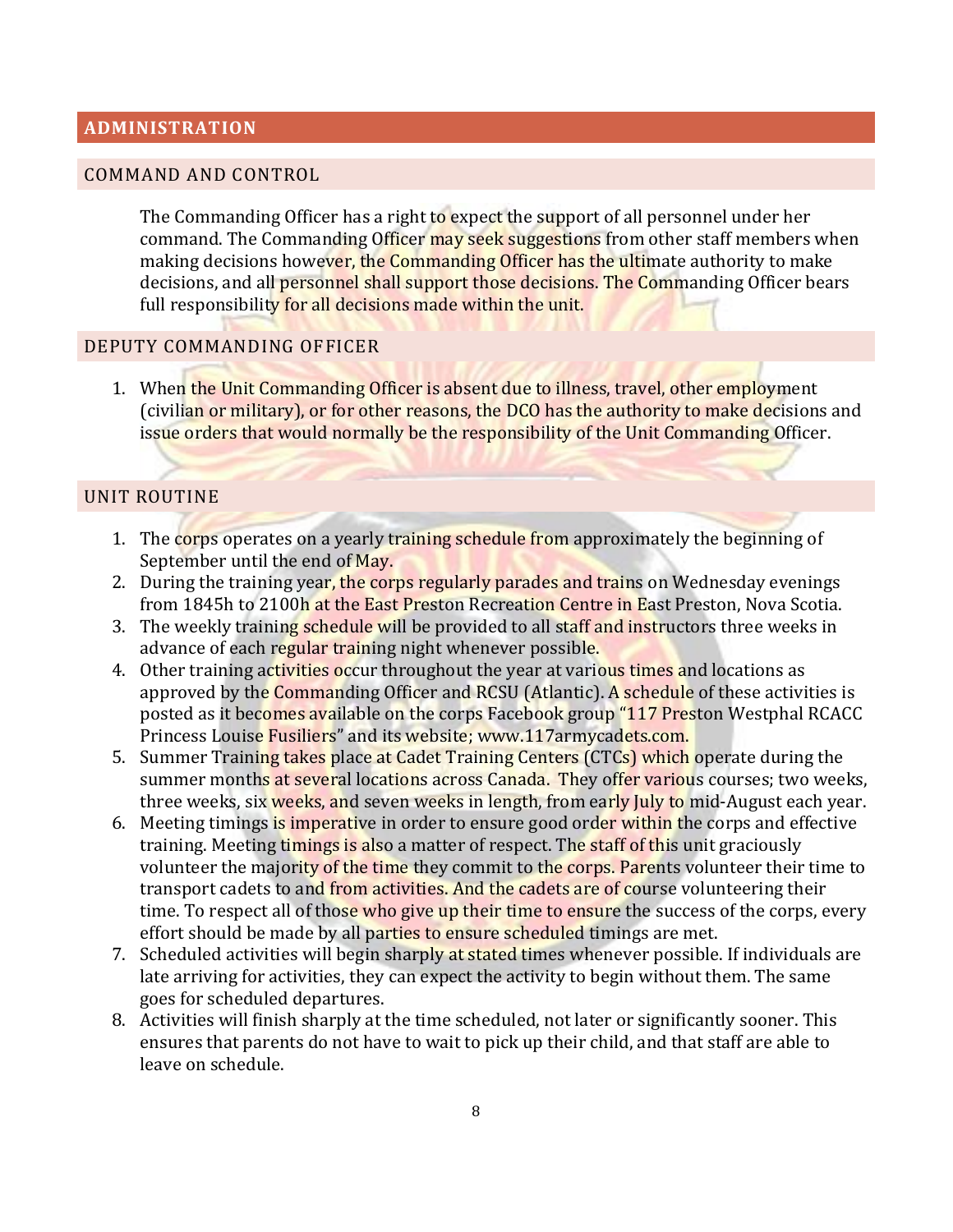9. When an unforeseen circumstance warrants the need to change a timing, every effort will be made to inform all parties affected. Cadets, parents, and staff should never be left wondering why an activity, an arrival or a departure has been delayed. Good communication is especially important in these situations.

# <span id="page-8-0"></span>COMMUNICATION

- 1. It is the responsibility of the Corps Sergeant Major (CSM), or in their absence, the Drill Sergeant Major (DSM) to ensure proper communication of information disseminated from the Unit Commanding Officer to the cadets and from the cadets to the Unit Commanding Officer. This is done through the chain of command.
- 2. On the Monday evening prior to each regular training night or other training activity, the Corps Sergeant Major will contact the Unit Training Officer to discuss the upcoming training. Information will be passed along to the cadets through a "phone down list," with the Corps Sergeant Major contacting the contacting the Platoon Warrant Officers and Section Commanders who will then in turn contact the cadets within their section.
- 3. Information obtained from the cadets (such as expected absences), will be reported back up the chain of command. Once a report has been gathered from each Section Commander through the Platoon Warrant Officers, the Corps Sergeant Major will report back to the Unit Training Officer.
- 4. Any written communication to be disseminated to cadets, staff or parents will be authorized by the Unit Commanding Officer. The Unit Commanding Officer and the Unit Deputy Commanding Officer are the only persons authorized to sign letters or correspondence on behalf of the corps, including letters going home to parents or communication with the league or sponsor.
- 5. In order to ensure good communication between the staff of the corps, **a brief staff meeting will be held at the end of each Regular Parade night**
- 6. The Unit Commanding Officer will publish a weekly memo which will be distributed by email to cadets, parents, the sponsoring committee, Legion and League representatives, affiliated unit liaison, East Preston Recreation Centre, and any other interested party.
- 7. Content of each memo will also be posted on the corps Facebook group and the corps website, [http://www.117armycadets.com](http://www.117armycadets.com/) will be frequently updated long with a calendar and other important information.

#### SPONSORING COMMITTEE AND UNIT FINANCES

1. The sponsoring committee is given authority by the Unit Commanding Officer to manage the corps' bank account and accounting ledger, and to file and maintain a record of all receipts, invoices, claims and other financial instruments; and is responsible to make these things available to the Unit Commanding Officer promptly upon request.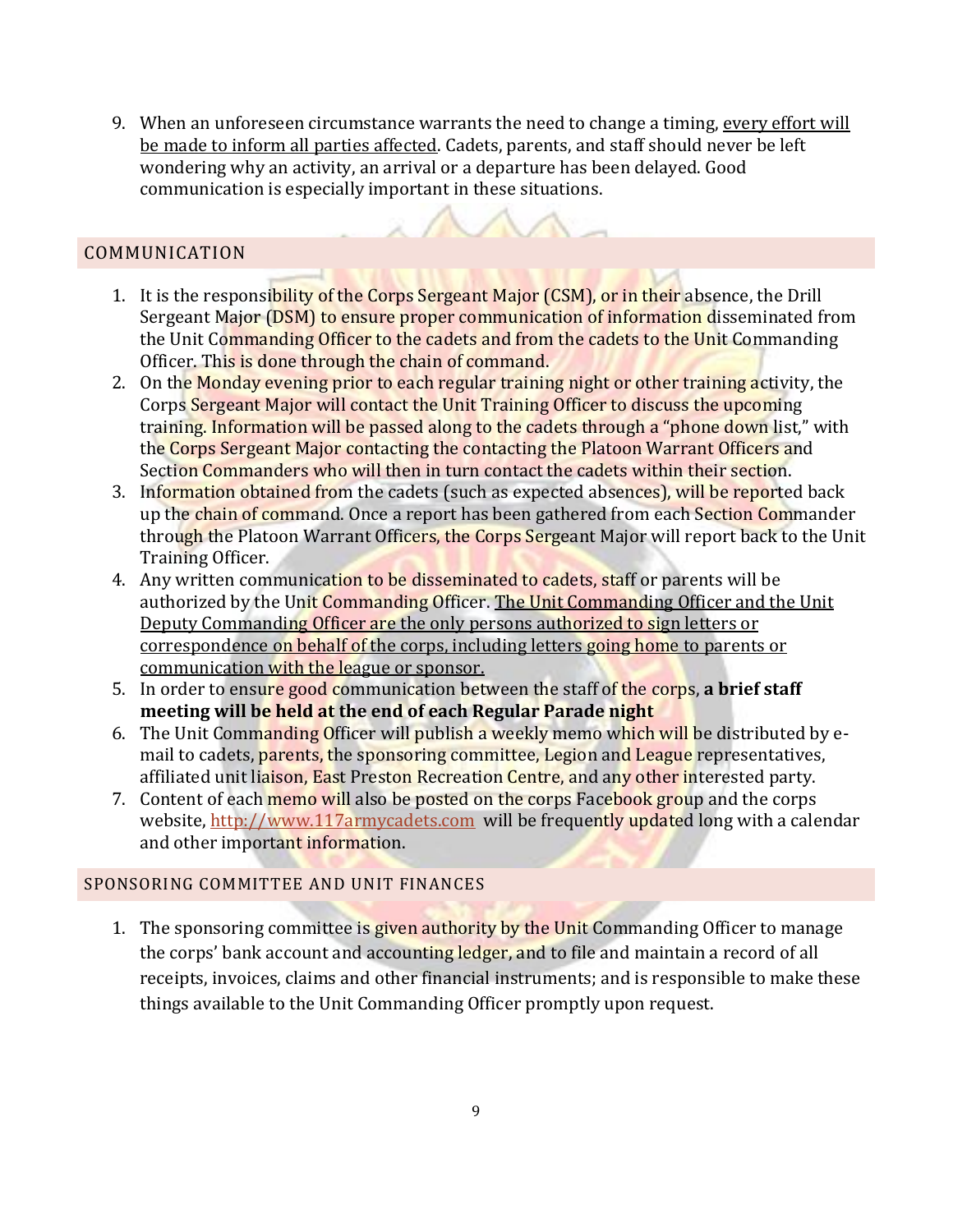- 2. It is important to realize that the Unit Commanding Officer is ultimately responsible to ensure that spending is in accordance with policies related to the use of public and nonpublic funds.
- 3. The sponsoring committee will provide the Unit Commanding Officer with a copy of each bank statement within 14 days of receipt.
- 4. To ensure accountability, expenditures (purchases) must be approved by both the Unit Commanding Officer and the sponsoring committee. Approval is granted through the annual budget prepared by the Unit Commanding Officer and signed by the sponsoring committee, and through motions of the sponsoring committee recorded in minutes and signed off on by the Unit Commanding Officer. The Unit Commanding Officer may also authorize any expenditure not exceeding \$400 through a special memorandum, including e-mails authorizing such spending.
- 5. Any other expenditures made from corps funds not approved in advance by the Unit Commanding Officer and the sponsoring committee will be reimbursable immediately to the unit by the spending party.

# <span id="page-9-0"></span>FUNDRAISING

- 1. Cadets and their parents are expected to assist with fundraising efforts organized by the Unit Staff and approved by the Unit Commanding Officer.
- 2. Fundraising activities, when possible, will be combined with community service activities. Doing so allows the cadets to give back to the community that is supporting them. For example, bagging groceries in exchange for tips is preferable to simply asking for donations.
- 3. Cadets will not be permitted to conduct fundraising activities at liquor stores or at events where alcohol would be served or consumed in the presence of the cadets.
- 4. **All fundraising activities must be approved by the Unit Commanding Officer.**
- 5. When authorized by the Unit Commanding Officer, cadets will wear their uniforms when participating in fundraising activities. When doing so, it is of utmost important that the uniform be well turned out and that cadets remember to respect the uniform they are wearing in public by not combining it with civilian attire (such as ball caps).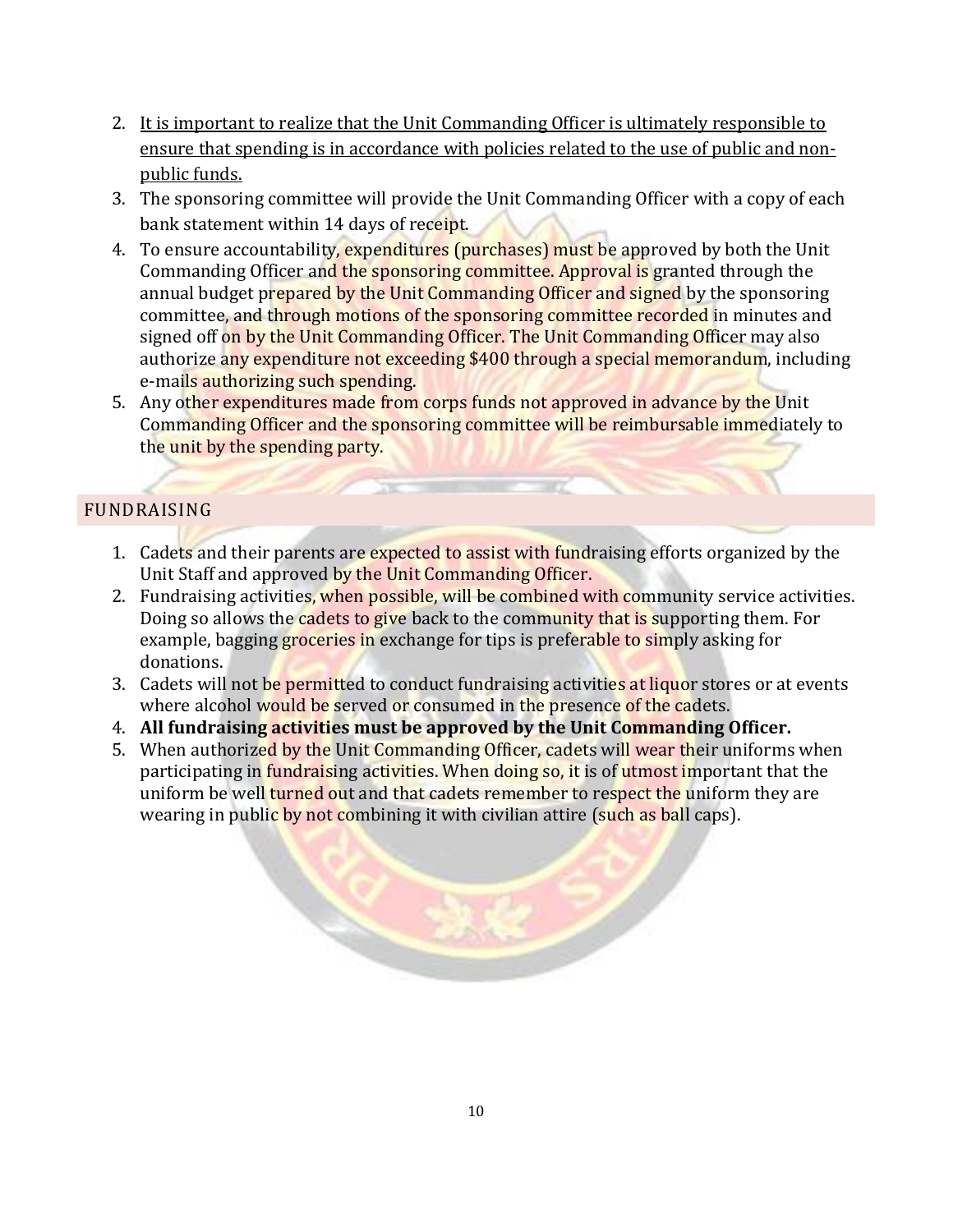### <span id="page-10-0"></span>**CONDUCT**

#### <span id="page-10-1"></span>DRESS FOR CADETS

The standard dress for cadets will be as follows:

| C2A: Beret, short-sleeve button-up shirt, trousers, belt, parade         |  |  |  |
|--------------------------------------------------------------------------|--|--|--|
| boots. No tunic.                                                         |  |  |  |
| C2: Beret, short-sleeve button-up shirt, tunic, trousers, belts,         |  |  |  |
| boots, open collar, no tie.                                              |  |  |  |
| C1: Beret, button-up shirt, tunic, trousers, belts, parade boots,        |  |  |  |
| tie, and medals. White belts, red sashes, and hackles for                |  |  |  |
| designated parade appointments.                                          |  |  |  |
| C1: Beret, button-up shirt, tunic, trousers, belts, parade boots,        |  |  |  |
| tie, and medals. White belts and red sashes for designated               |  |  |  |
| parade appointments.                                                     |  |  |  |
| C1 without beret                                                         |  |  |  |
| OR C6 white dress shirt, bow tie, tunic, trousers, belt, boots.          |  |  |  |
| Issued PT gear including PT Shirt, PT Shorts and PT Sneakers;            |  |  |  |
| appropriate and functional civilian PT clothing items may be             |  |  |  |
| worn ONLY if the cadet has not been issued the item.                     |  |  |  |
|                                                                          |  |  |  |
| C2: Beret, button-up shirt with tie, tunic, trousers, belt, boots.       |  |  |  |
| FTU (Field Training Uniform): Combat boots, FTU pants, FTU               |  |  |  |
| Tunic, green t-shirt or scarlet Airborne shirt with appropriate          |  |  |  |
| civilian clothing to account for weather <i>(i.e. rain gear</i> , winter |  |  |  |
| jacket, gloves, hat). If a cadet has not yet been issued an FTU,         |  |  |  |
| appropriate civilian clothing such as sweat or track pants, tee          |  |  |  |
| shirts, sweaters, and so on will be permitted. No jeans or UGG-          |  |  |  |
| style boots are permitted.                                               |  |  |  |
|                                                                          |  |  |  |

- 1. The Unit Commanding Officer may at any time authorize or direct that other orders of dress be worn.
- 2. For detailed descriptions of cadet dress regulations, see CATO 46-01. These details can also be found on the corps website at http://www.117armycadets.com.
- 3. Whenever wearing their uniform, cadets will wear their winter parka (or a civilian winter coat ONLY if a parka has not been issued to the cadet) to travel to and from training whenever the weather requires it.
- 4. All cadets will maintain a clean and tidy appearance when in civilian attire. This includes maintaining personal hygiene and wearing clean, well-kept clothing.
- 5. Cadets will be expected to maintain the same personal grooming expected of them in uniform when participating in cadet activities in civilian clothing. This includes maintaining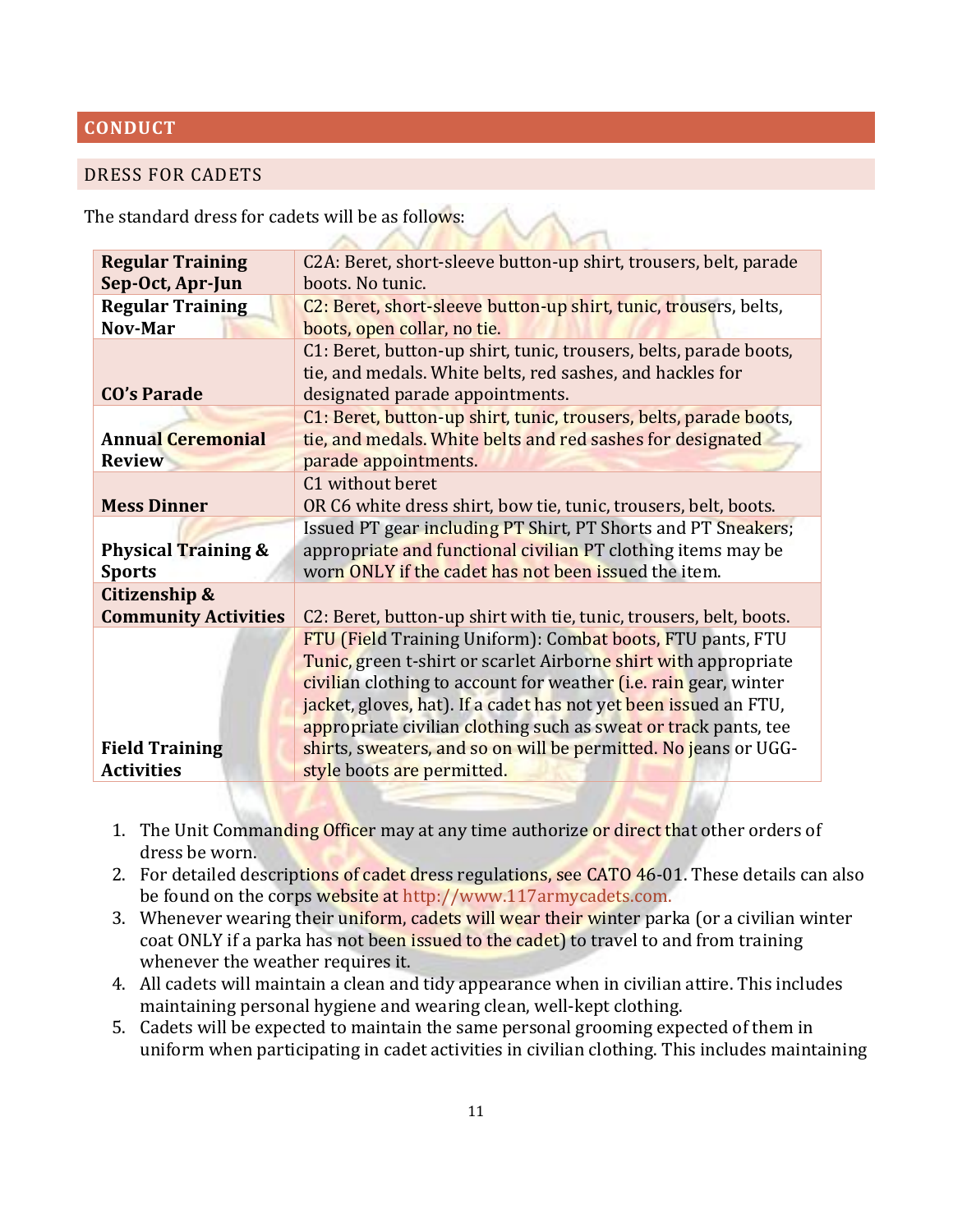a neat haircut and clean-shaven face for male cadets and a proper bun, braids, or ponytail for female cadets.

6. Cadets are not to wear clothing that contains potentially offensive images or words, or that advertises alcohol or tobacco brands.

### <span id="page-11-0"></span>DRESS FOR OFFICERS AND CIVILIANS

The standard dress for officers will be as follows:

| <b>Regular Training</b>  | 3B Sep-Oct, Apr-Jun; 3C Nov-Mar                             |
|--------------------------|-------------------------------------------------------------|
| <b>CO's Parade</b>       | 1A                                                          |
| <b>ACR</b>               | 1A                                                          |
| <b>Mess Dinner</b>       | 2 Mess Standard or 2B Mess Service                          |
| <b>Sports &amp; PT</b>   | Appropriate civilian PT gear.                               |
| <b>Public Activities</b> | 1A or 3B Sep-Oct, Apr-Jun; 3C Nov-Mar when designated by CO |
| <b>FTXs</b>              | <b>CAF CADPAT Combats with Beret or Field Hat</b>           |

- 1. For detailed descriptions of the officers' standards of dress, see the Canadian Forces Dress Instructions.
- 2. The Unit Commanding Officer may at any time authorize or direct that other orders of dress be worn.
- 3. Officers may use their own discretion, while following the Canadian Forces Dress Instructions, with regard to optional clothing such as gloves, parkas and fur caps.
- 4. Dress for civilian instructors or volunteers will be reflective of the high standards of dress expected of cadets. Clothing should be professional and conservative and personal appearance should be neat and tidy. Business Casual is the expected order of dress for staff and volunteers when in civilian attire, with exception to sports ad physical training attire which should match the standard of dress described in the above table.
- 5. Adult staff are not to wear clothing that contains potentially offensive images or words, or that advertises alcohol or tobacco brands.

#### <span id="page-11-1"></span>GENERAL DEPORTMENT

- 1. The conduct, dress and deportment of all members of 117 Preston/Westphal RCACC must reflect credit on the Army Cadet League of Canada and the Canadian Armed Forces.
- 2. Cadets will uphold the four core values of the Canadian Cadet Movement (CCM). They are:
	- a. Loyalty The expression of our dedication to the ideals of the CCM and all its members
	- b. Professionalism The accomplishment of our tasks with pride and diligence;
	- c. Mutual Respect The treatment of others with dignity and equality; and
	- d. Integrity The courage and commitment to exemplify trust, sincerity, and honesty.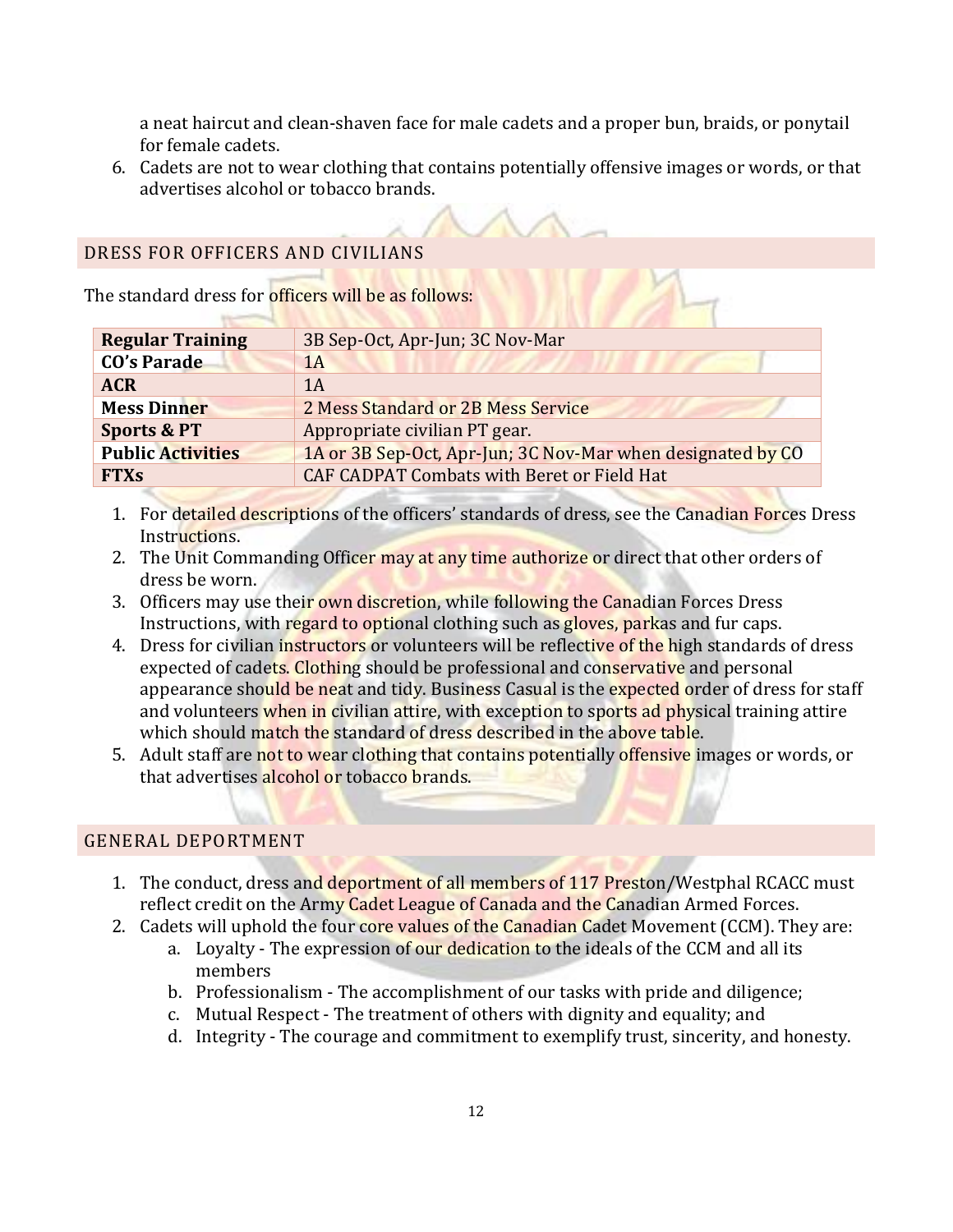- 3. Chewing gum, slouching, sauntering, hands in pockets, smoking, walking hand-in-hand or arm-in-arm, or any similar deportment which detracts from military appearance in the eyes of the public is unacceptable for personnel in uniform; both officers and cadets.
- 4. Profanity of any kind will not be tolerated.
- 5. Physical violence, abuse, or bullying of any form will not be tolerated.
- 6. The consumption of food or drink is **prohibited** in uniform and during training except when authorized or during scheduled meals or break times.

# <span id="page-12-0"></span>PAYING OF COMPLIMENTS

- 1. The military salute is a traditional demonstration of trust and respect. The paying of compliments by saluting is a fundamental requirement that is indispensable to army cadet discipline. Instructions with respect to paying compliments are detailed in the Canadian Forces Manual of Drill and Ceremonial and will be taught to all cadets.
- 2. The essential regulations regarding the paying of compliments (saluting) are as follows:
	- a. Junior officers shall salute officers of a higher rank. Cadets shall salute all commissioned officers.
	- b. A cadet in uniform, when not a member of a formed body, shall also salute:
		- i. when passing a staff car flying a pennant or bearing distinguishing general officer car plates, indicating the occupant is a general officer or a dignitary (Governor General, Prime Minister etc.);
		- ii. when recognizing an officer in civilian clothes;
		- iii. when the national flag is raised or lowered, in the following manner:
		- iv. when in uniform, face the flag staff, stand at attention and salute;
		- v. when in civilian clothes, remove headdress, face the flag staff, stand at attention;
		- vi. cenotaphs; and
		- vii. during the playing of national anthems (including God Save the Queen), the Last Post, and Reveille.
- 3. There is one "no saluting" zone at the corps' regular places of training. This will be the narrow hallway approaching the office.
- 4. When giving a salute, except when passing an officer while walking, a cadet will come fully to attention and will hold the salute until it is returned by the uniformed officer or acknowledged by the officer who is seated, not wearing headdress or in civilian attire.
- 5. Officer Cadets are not saluted.
- 6. Cadets will come to attention and salute before entering or departing a room in which an officer is present. Cadets above the rank of WO are required to salute only when entering a room for the first time daily and when departing for the last time.
- 7. Except when training is actively underway, "room" will be called whenever an officer enters a room of which there is not already an officer of equal or higher rank.
- 8. All commissioned officers as well as officer cadets and civilian instructors are to be addressed by "Sir" or "Ma'am" whether or not they are in uniform.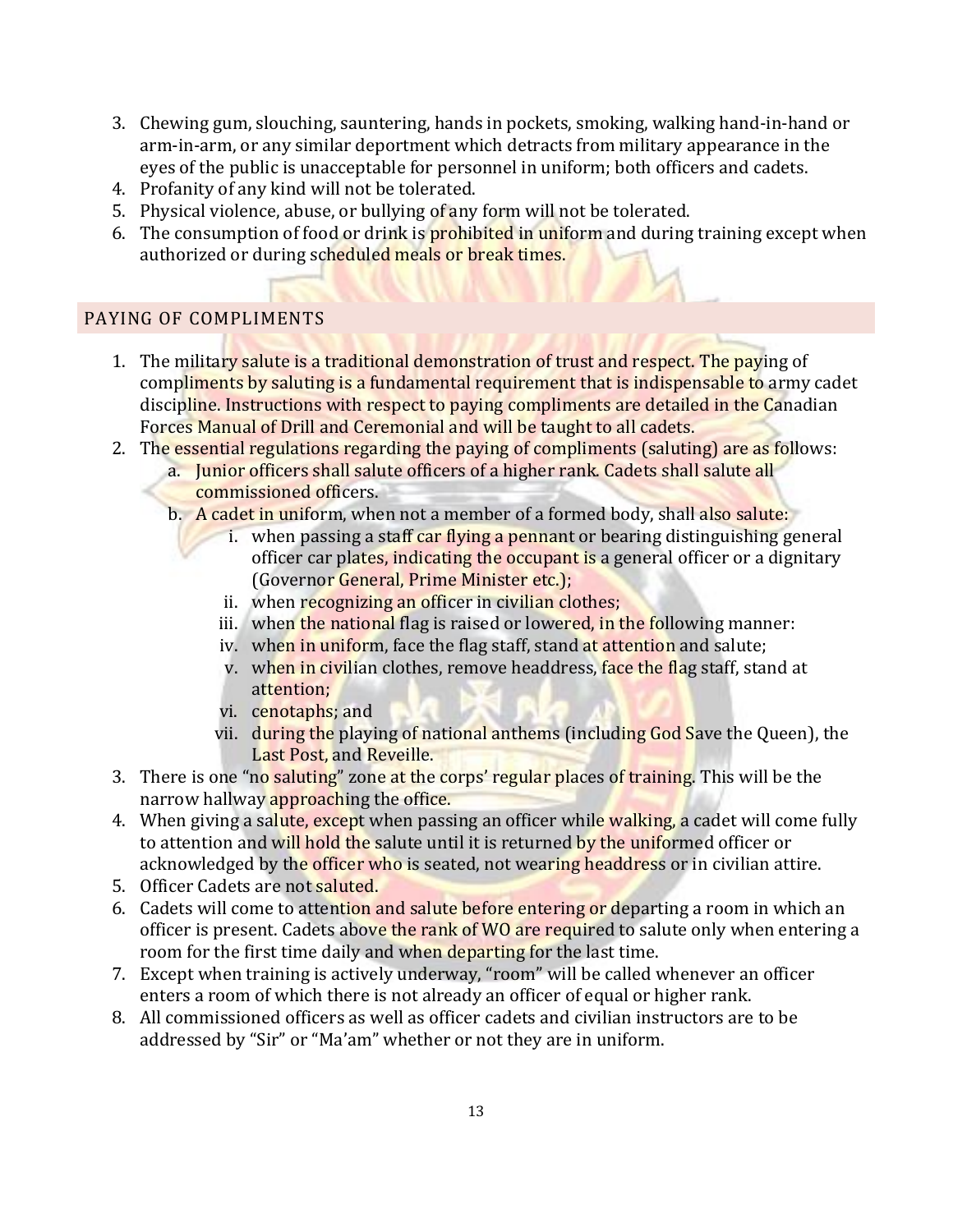- 9. Cadets of the same rank may address each other by their last name. Cadets will address other cadets of a higher rank by their rank and last name. Cadets may address other cadets of the rank of MWO or CWO by "Sir" or "Ma'am".
- 10. When a cadet is addressing or being addressed by an officer, civilian instructor, Cadet MWO or Cadet CWO, they will stand at attention.

# <span id="page-13-0"></span>PERSONAL RELATIONSHIPS

- 1. Cadets who decide to hold a relationship with another cadet should first consider that it may make it difficult to view the other person's work objectively and give needed criticism, and it may arouse jealously among those who are not favoured.
- 2. Cadets whose duties are affected by relationships with other cadets may be asked to reconsider such relationships, or face the possibility of having their position in the corps changed.
- 3. While cadets are involved in any cadet activity, favoritism and displays of affection toward other cadets is strictly prohibited.
- 4. Personal relationships between cadets and adult staff are strictly prohibited.

# <span id="page-13-1"></span>TRANSPORTATION OF CADETS AND CADET USE OF MOTOR VEHICLES

- 1. Unit staff will not transport cadets to and from regular training activities. In rare circumstances when such is necessary, permission must be obtained from the cadets' parent/guardian, authorization must be obtained from the commanding officer and one staff member must not be alone in a vehicle with only one cadet.
- 2. Unit staff transporting cadets for activities must be in possession of valid DND 404 drivers permit.
- 3. Cadets who hold a valid Driver's License and access to a motor vehicle are permitted to utilize that vehicle to transport themselves to cadet activities with their parent's permission. They are not to transport other cadets, other than their own siblings.
- 4. Upon arriving at training activities, cadet vehicles are to be parked in designated areas are to remain there until the completion of training.
- 5. Cadets are not permitted to transport other cadets around the training facility, nor will they be permitted to come and go from training activities without first obtaining permission to leave from unit staff, should they have a need to do so.
- 6. Cadet vehicles are not to be used for any training purpose whatsoever.

# <span id="page-13-2"></span>USE OF CELL PHONES AND OTHER PERSONAL ELECTRONIC DEVICES

1. The use of cell phones and other personal electronic devices for making phone calls, sending text messages, playing games and listening to music can be distracting and can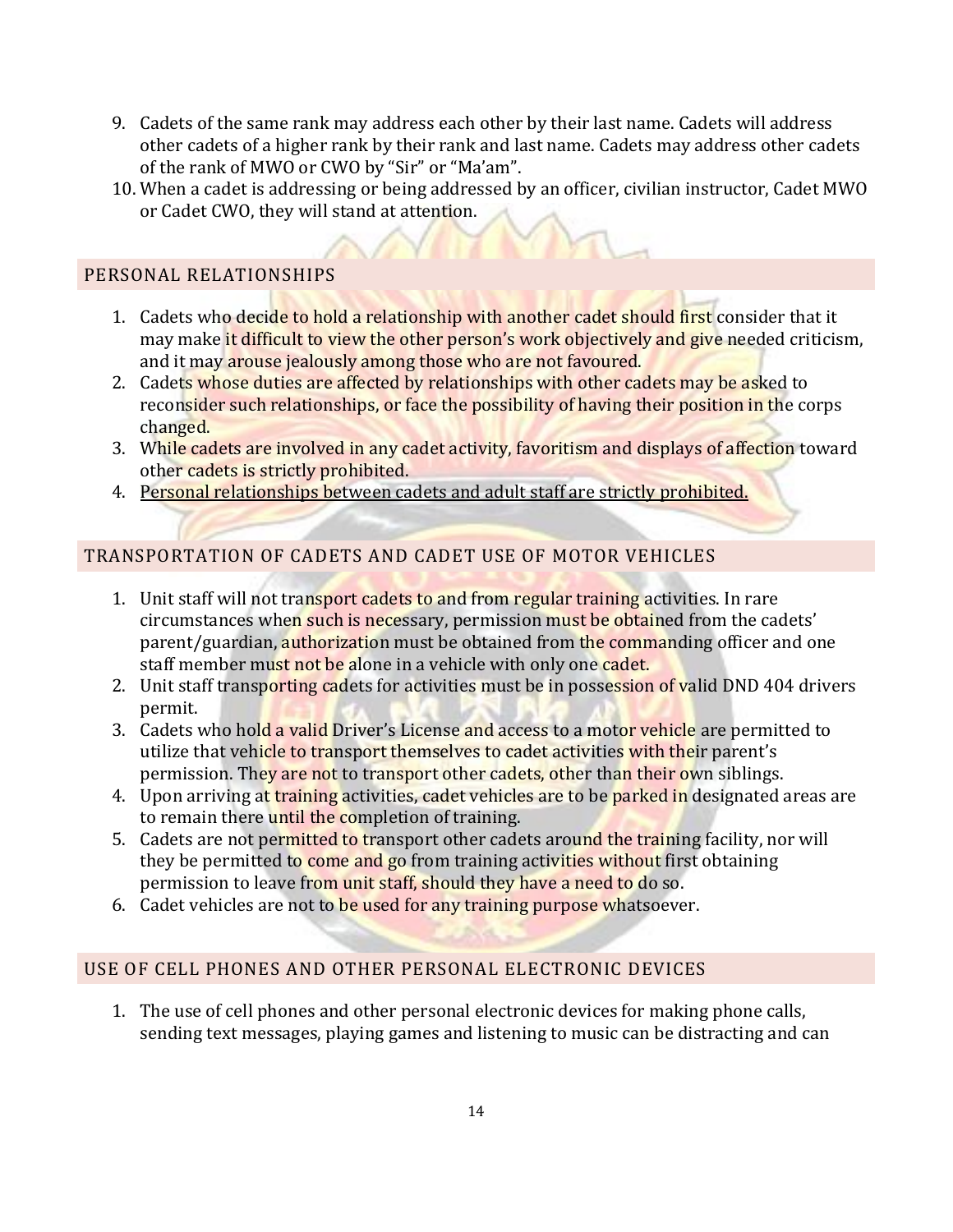take away from the experience of individual cadets and the positive group dynamic at the corps' training and other activities.

- 2. Cadets are not permitted to use cell phones or other personal electronic devices during training and other activities except in special circumstances with permission from the commanding officer.
- 3. Cadets are encouraged to leave their cell phones at home. In the event of an emergency at home, contact may be made with a cadet through a landline phone or a staff member's cell phone at the training location.
- 4. During extended training and other activities (such as overnight trips) the Unit Commanding Officer MAY authorize the use of cell phones and other personal electronic devices.

# <span id="page-14-0"></span>**DISCIPLINE**

### DISCIPLINE OF CADETS

- 1. All discipline of cadets will be in accordance with CATO 15-22, Conduct and Discipline -Cadets.
- 2. Every staff member and cadet shall:
	- a. Become acquainted with and obey, all regulations, orders, and instructions necessary for the performance of their duties;
	- b. Conform to the established customs of the base, corps or organization on which they operate; and
	- c. Conform to the established customs of the Cadet organization with which they are associated.
- 3. Civilian Instructors, Civilian Volunteers and Cadets are not subject to the Code of Service Discipline, but shall not be permitted to participate in cadet training activities unless he/she conforms to regulations, orders and instructions issued by the relevant authorities.
- 4. No staff member or cadet may use any form of physical contact or threat of violence when disciplining a cadet. Personnel who choose to ignore this order may be released from the corps and police or any other relevant legal authorities may be notified.
- 5. Any cadet committing an offence punishable by law will be dealt with by the police and relevant legal authorities.
- 6. In the event that an incident is considered more than 'minor' it shall be immediately reported to the nearest Commissioned Officer.
- 7. If the incident is minor, it may be dealt with at the lowest level possible by employing counselling to outline to the offender the inappropriate behaviour and inform them of the appropriate alternative behaviour.
- 8. Incidents that occur during training shall be reported by the instructor to the Training Officer or Deputy Commanding Officer.
- 9. Incidents that occur outside of training shall be reported to the nearest Commissioned Officer who will then report them to the Deputy Commanding Officer.
- 10. Incidents should be dealt with at the lowest possible level, but must always be reported upward through the chain of command to the Unit Commanding Officer.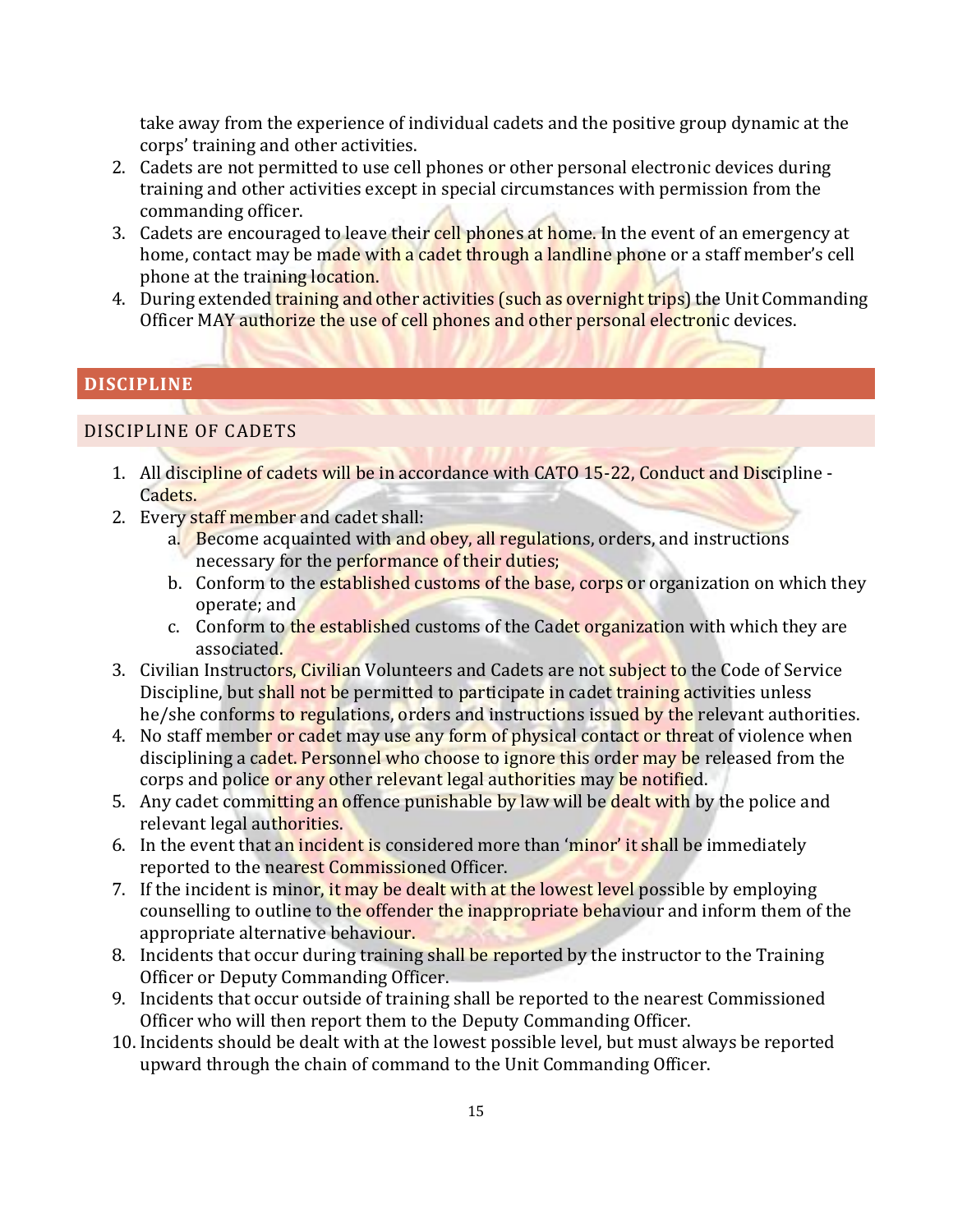- 11. Discipline of cadets will normally be conducted using a stages approach, as follows:
	- a. Stage 1 Counselling
	- b. Stage 2 Extra Duties
	- c. Stage 3 Recorded Warning
	- d. Stage  $4$  Counselling by the  $CO$ , and probation.
	- e. Stage 5 Release.
- 12. Other disciplinary actions that may be taken by the Unit Commanding Officer include:
	- a. Reduction in rank
	- b. Loss of seniority
	- c. Reprimand
	- d. Loss of privileges (i.e. fun activities, trips, summer training)
	- e. "Extra duties" include menial tasks in or around the corps such as sweeping and removing garbage.
- 13. Extra Duties or Recorded Warnings may be issued by any officer, but only with permission of the CO.
- 14. A "Blue" and "Red" chit system will be maintained to keep track of infractions and accomplishments respectively. Chits may be issued by senior cadets above the rank of Sergeant with previous approval from corps staff.
- 15. All conduct infractions that include harassment, abuse, racism, or other forms of discrimination must be immediately referred to the UHRA for appropriate action. Should one of these situations arise on an occasion when the UHRA is not present, the Unit Commanding Officer or the most senior officer in the CO's absence shall immediately be informed.

# DISCIPLINE OF ADULT STAFF

- 1. The Cadet Instructors Cadre (CIC) is a component of the CAF Reserve Force. Members of the CIC are subject to the Code of Service Discipline.
- 2. Section 55 of the National Defense Act states that any member of the Canadian Forces is subject to the Code of Service Discipline when:
	- a. Undergoing drill or training whether in uniform or not;
	- b. In uniform;
	- c. On duty;
	- d. Called out on service;
	- e. Placed on active service;
	- f. In or on any vessel, vehicle, or aircraft of the Canadian Forces or in or on any defense establishment or work for defense;
	- g. Serving with any corps or other element of the Regular Force or the Special Force; and
	- h. Present, when in uniform or not, at any drill or training of a corps or other element of the CAF.
- 3. The Unit Commanding Officer of a cadet corps does not hold the normal powers of a Commanding Officer with regard to the Code of Service Discipline. These powers are held by the Commanding Officer of the Regional Cadet Support Unit (Atlantic).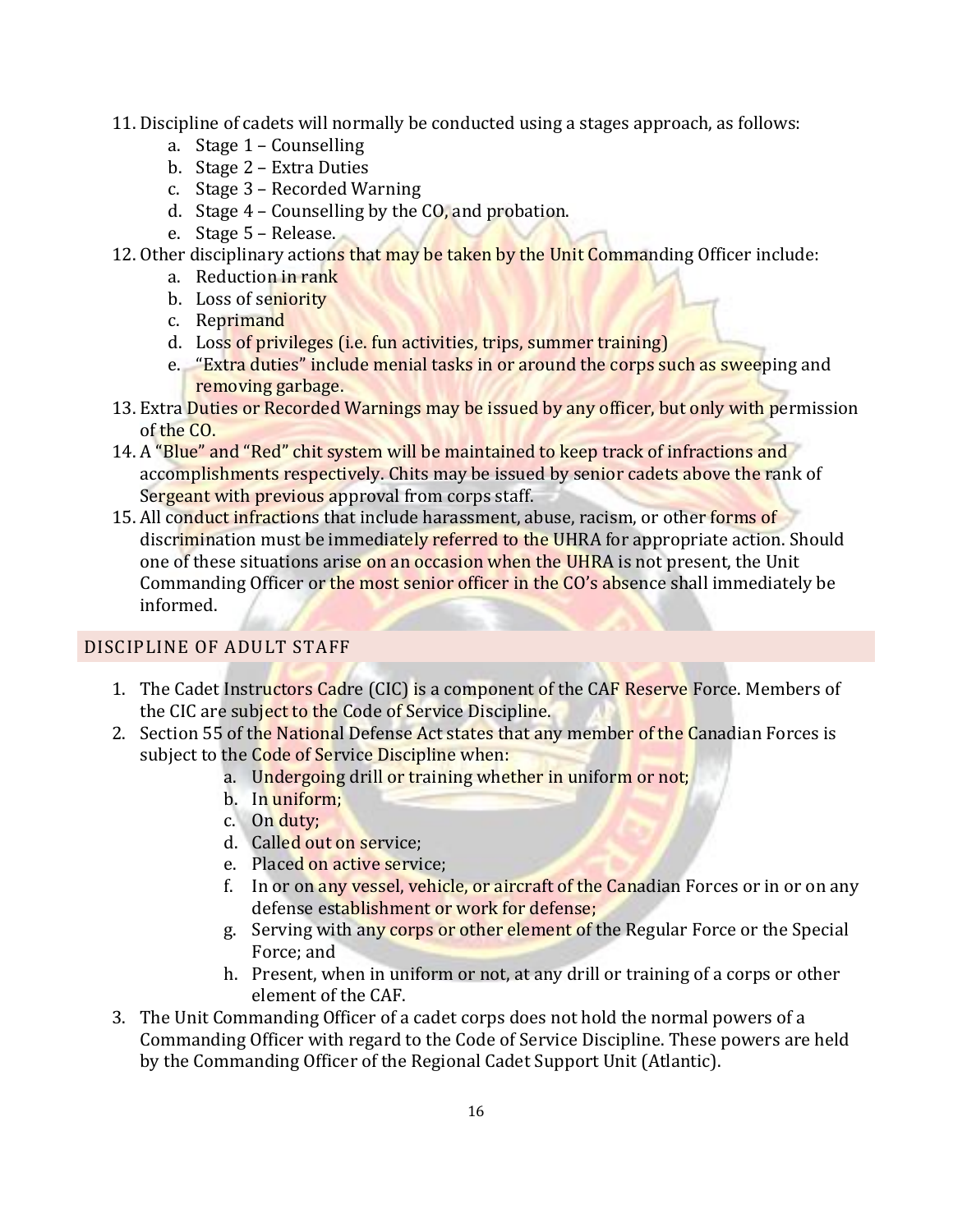4. Civilian Staff, both paid and volunteering, when working with cadets are under the supervision of the Unit Commanding Officer. Their employment and volunteer position within the Unit is subject to the terms of Civilian Instructor contracts, these Unit Standing Orders, and other direction provided by the Unit Commanding Officer and the Army Cadet League of Canada – Nova Scotia.

# <span id="page-16-0"></span>**TERMS OF REFERENCE**

# DEPUTY COMMANDING OFFICER (DCO)

1. The deputy commanding officer (DCO) shall be responsible to the commanding officer (CO) and shall exercise general supervision over all unit training functions, inclusive of mandatory, complimentary, and optional activities IAW the nationally directed training program. 2. Under the direction of the CO or his/her delegated officer, responsibilities of the DCO include, but are not limited to:

- a. supervision of all squadron (sqn) operations on behalf of the CO;
- b. ensure sqn sections (administration, training, supply) are fulfilling their obligations IAW their assigned TORs;
- c. ensure that all staff and senior cadets are maintaining a high level of drill, dress and deportment at all times and reporting significant concerns to the CO in a timely manner;
- d. ensure that all local, regional, and national directives (SSO, ROs, CRCIs, CRCSI, CATOs, etc.) are implemented and strictly adhered to throughout all sqn operations;
- e. assist in the investigation and resolution of incidents amongst cadets that are a breech to the cadet code of conduct; assist in increasing and/or maintaining the sqn strength through conducting exit interviews and creating action plans with cadets wishing to quit prior to completion of the program;
- f. coordination of CO responsibilities, in conjunction with the cadet detachment, in the event that he/she is on an extended leave of absence;
- g. assist in the recommendation of individual cadets for promotions, appoints, and summer training opportunities;
- h. perform duties of the standards officer by ensuring a quality training program is delivered through adhering to all applicable regulations and thereby ensuring morale is maintained within the unit;
- i. promote professional development of all adult staff;
- j. serve as a liaison between the CO and cadets;
- k. assist in the implementation and enforcement of disciplinary measures IAW the applicable CATO (i.e. progressive level, verbal, cautionary, written, etc.);
- l. ensuring cleanliness of training establishments and the sqn orderly room (OR) on a consistent basis;
- m. ensuring strict compliance of duties and responsibilities of the assigned duty officer (DutyO) on a weekly basis;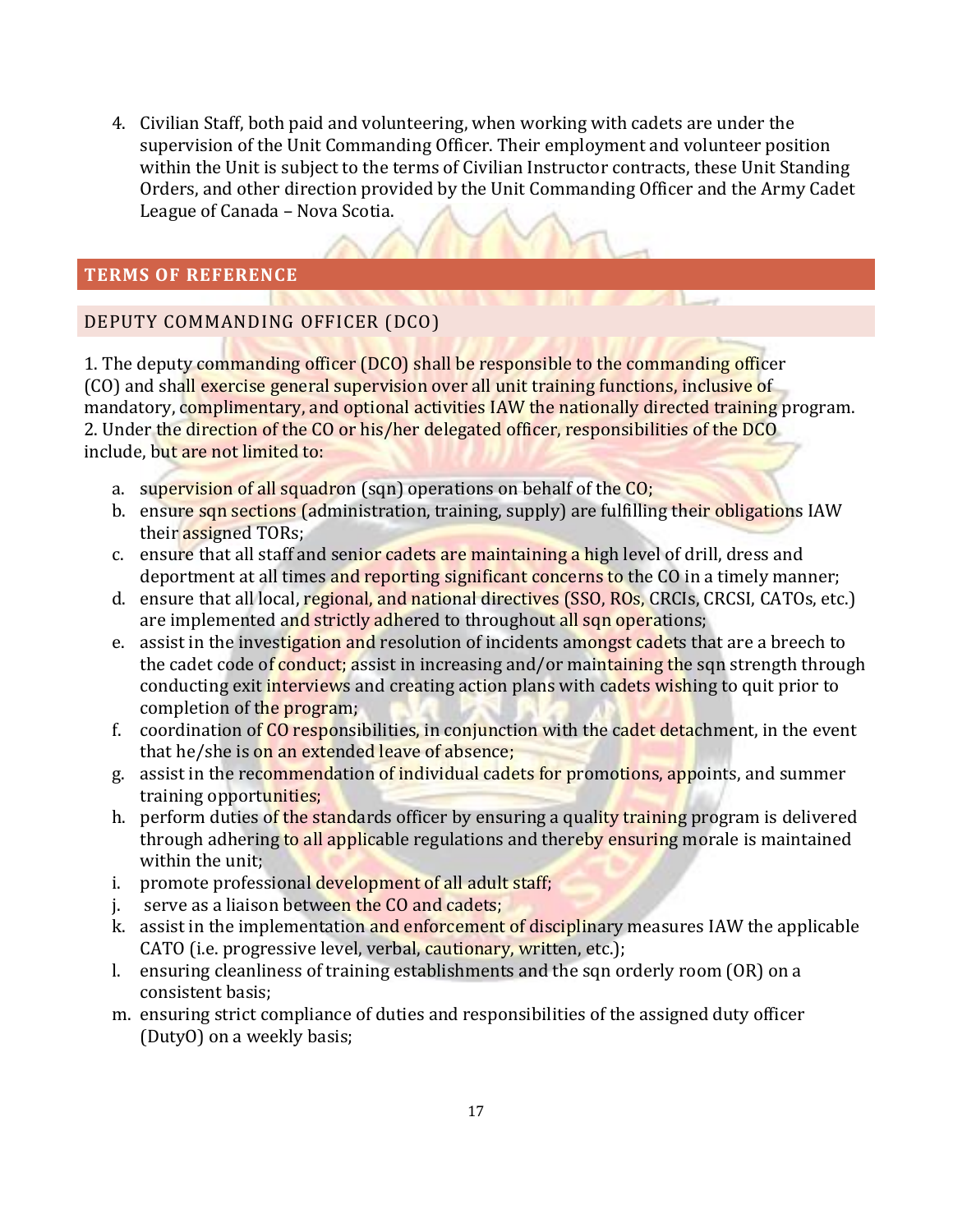- n. advising the training officer (TrgO) on recommendations to further enhance the quality of the LHQ training program in addition to advising of factors interfering with delivering a successful training program;
- o. ensuring active attendance is maintained amongst senior cadets during mandatory corps activities, e.g. fundraising events, Remembrance Day parades, etc; and,
- p. all other duties as assigned by the CO.

# TRAINING OFFICER (TRGO)

- 1. To develop an annual training plan to be presented and approved by the Commanding Officer at the beginning of the training year.
- 2. To ensure the annual training plan includes all mandatory components of the army cadet star level program IAW QSPs.
- 3. To ensure the annual training plan includes physical fitness activities and field training exercises as required to meet requirements of the army cadet star level program IAQ QSPs.
- 4. To ensure the annual training plan includes optional fun activities to enhance interest, encourage recruitment and foster retention of cadets
- 5. To issue weekly training schedules, and ensure that all instructors (adults and senior cadets) are aware of their instructional duties **at least three weeks prior to instructing.**
- 6. To monitor period of instruction, assess effectiveness of instruction and provide feedback to instructors.
- 7. To adjust training schedules as required, to match instructor availability, qualification and competence.
- 8. To adjust training schedules are required to ensure all cadets receive the maximum opportunity to participate in all aspects of the regular training program.
- 9. To ensure training files are kept up to date, including ensuring POs completed are recorded within 30 days.
- 10. To serve as an instructor, to supervise cadets and to fulfil other duties as assigned by the Deputy Commanding Officer an/or Unit Commanding Officer.

# ADMINISTRATION OFFICER (ADMINO)

- 1. To ensure orderly administration of all clerical tasks as assigned by the Unit Commanding Officer.
- 2. To update attendance for all Regular Training and all Optional Training activities in Fortress.
	- a. To ensure that every activity's attendance records are entered within 14 days.
	- b. To coordinate with other staff who oversee activities to ensure that no activity is missed and that cadets receive full recognition for their participation.
	- c. To ensure accurate reporting of "Excused Absence" and "Leaves of Absence" as approved by the Unit Commanding Officer, and that any related documentation is filed appropriately.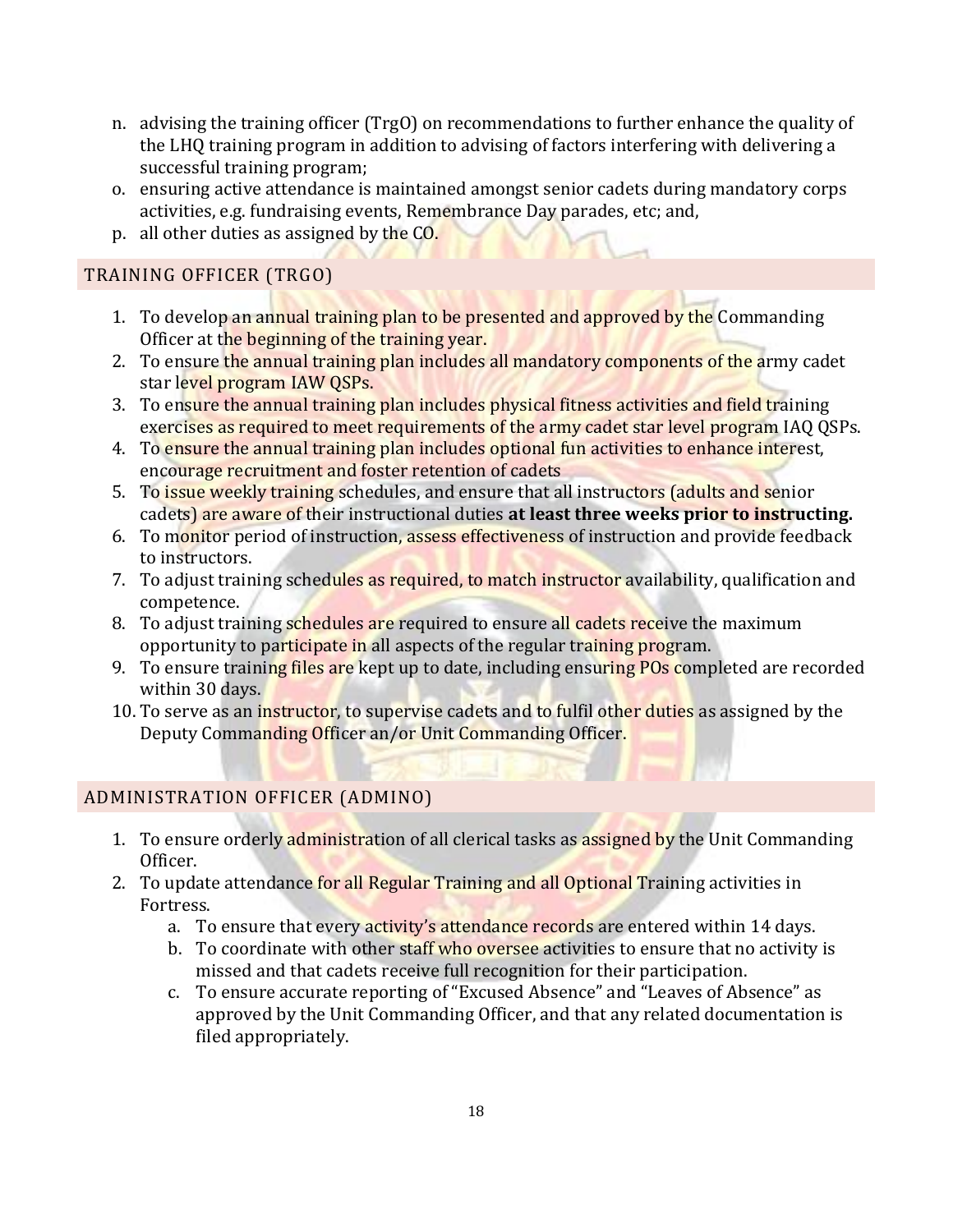- 3. To maintain Cadets' personal hard-copy admin files with all pertinent documentation, including application for membership, copy of proof of citizenship or landed immigrant status, copy of unexpired Health Card or private medical insurance card, copy of all CTC course reports, copy of all CTC offers of participation, any written warnings, requests for leave of absence, requests for excused absence, and any other documents as instructed by the Unit Commanding Officer.
- 4. To provide instruction to parents on completing the Application for Cadet Membership during an annual start-of-year admin briefing or as required.
- 5. To provide instruction to parents on completing Summer Training applications and providing the Unit Commanding Officer with the completed applications.
- 6. To ensure unit staff pay sheets are completed accurately, signed and submitted to the RCSU (A) pay clerk within 7 days of the end of each month.
- 7. To serve as an instructor, to supervise cadets and to fulfil other duties as assigned by the unit Commanding Officer.

# SUPPLY OFFICER (SUPO)

- 1. The Supply Officer is responsible to the unit Commanding Officer for matters concerning the support of the Corps Star Level Training Program which will include proper management and administration of the corps' supply and the ordering of new uniforms to all new cadets within two weeks of their joining date.
- 2. Specifically, the SupO is responsible for the following:
	- a. Maintaining a clean and organized supply area;
	- b. Ensuring all supply requests are followed through and processed in a timely manner;
	- c. The "in" and "out" clearance of all cadets and staff;
	- d. Signing in and out of all drill rifles, swords, flags, and regimental accoutrements;
	- e. Submitting any equipment and supply requests to the unit CO;
	- f. Maintaining a detailed list of all corps supply and equipment inventory;
	- g. Liaise with all staff to prepare supply orders and submit requests for equipment and PP&S or LSA to the unit CO for revision and submission to RCSU(A).
- 3. The Supply Officer will also be required to liaise with the TrgO and/or OPI prior to any and all training and events to ensure that supply requirements are met to support the activity. This may include:
	- a. Organizing any corps supply prior to the event date;
	- b. Coordinating the pick-up, delivery, and return of any or all supplies to the corps or lending units before and after the event.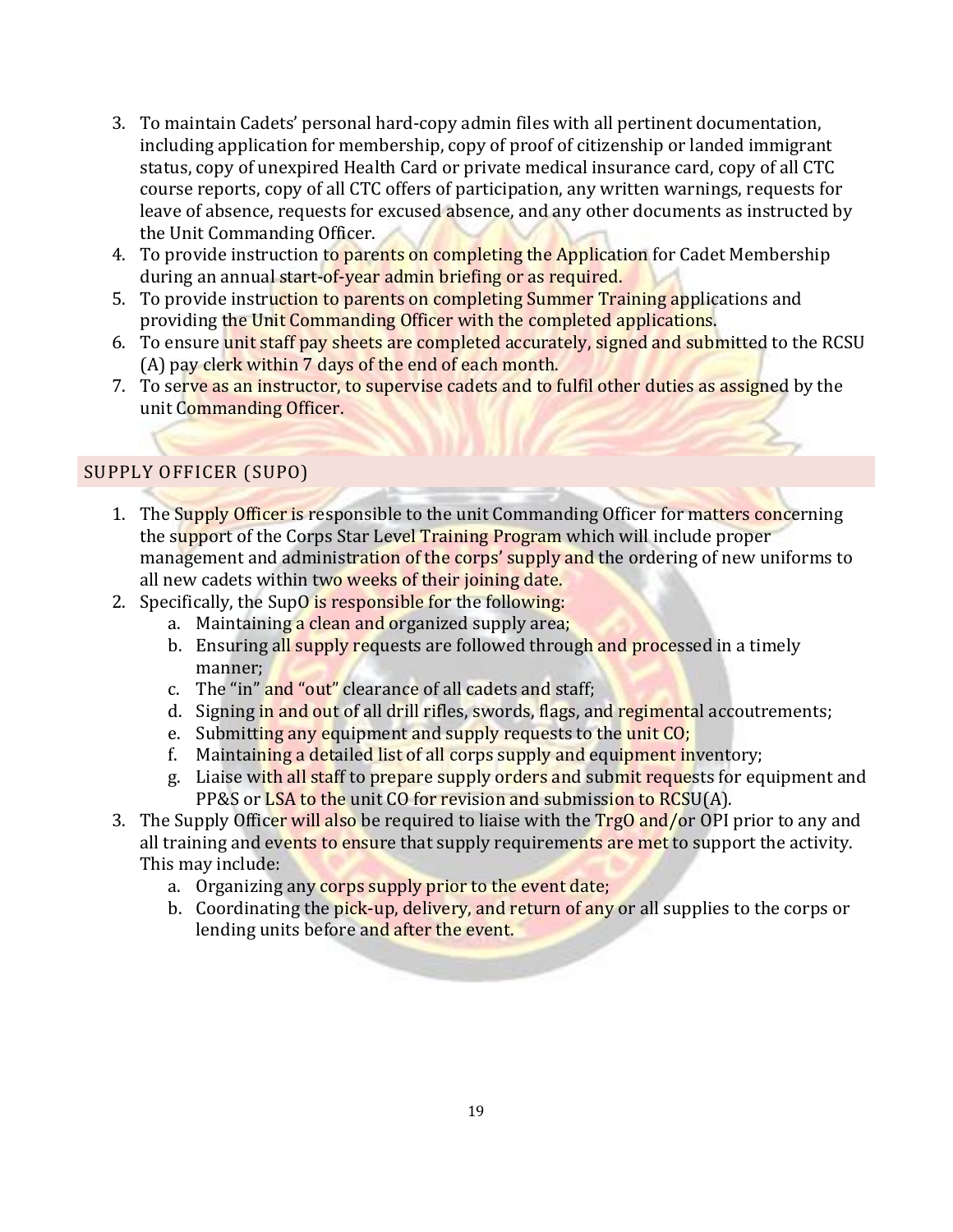# RANGE SAFETY OFFICER (RSO)

- 1. To ensure maximum safety of personnel and protection of property, a qualified Range Safety Officer (RSO) shall attend and shall supervise range practices when weapon-firing ranges are in use.
- 2. The appointment of a qualified RSO for any weapon-firing activity is planned is the responsibility of the Unit Commanding Officer.
- 3. Personnel appointed as RSO must have graduated from the CIC RSO Course and have been officially recognized as RSOs by RCSU (A). They must also be mature and reliable, have a comprehensive knowledge of range procedures, the applicable orders and practices, and be thoroughly familiar with the weapons to be used. They must have demonstrated the ability to supervise and control the applicable range practice.
- 4. In conjunction with instructions and regulations specified for particular range operations, as promulgated by the support Base or Station or the CO, the RSO is responsible for:
	- a. The safety of all personnel.
	- b. Implementing policy and ensuring the observance of the safety regulations contained in the appropriate orders.
	- c. Coordinating all operations that take place on the ranges.
	- d. Reporting all unsafe equipment or practices to the Unit Commanding Officer and recommending changes to existing orders in the interest of safety.
	- e. Canceling any range exercise when conditions exist that, in his/her opinion, would constitute a hazard or render the exercise unproductive.
	- f. In case of a range accident, notifying the CO, the injured person's next of kin and the local police when the indoor range is located on civilian property or the Commanding Officer of the Unit responsible for the facility when the range is located on DND property, as well as the nearest military police or municipal police force.
	- g. Remaining at the scene of an accident, cordon-off the area and taking all measures deemed necessary in the circumstances.
	- h. Completing accident or injury report forms as required.

# REGIMENTAL SERGEANT MAJOR (RSM)

- 1. The RSM is responsible for the conduct, dress, and deportment of the NCO Corps as well as the implementation of the corps Training Plan and the command of corps parades.
- 2. The RSM's Primary Duties include:
	- a. Being aware of the cadets' whereabouts during training;
	- b. Ensuring that a high standard of dress and deportment are maintained;
	- c. Ensuring adherence to the Unit Standing Orders;
	- d. Ensuring that safety regulations are adhered to;
	- e. Supervision and direction of other senior NCOs;
	- f. Assisting the TrgO in the conduct of training;
	- g. Ensuring timings for the movement of the corps are strictly adhered to;
	- h. Attending O groups as required;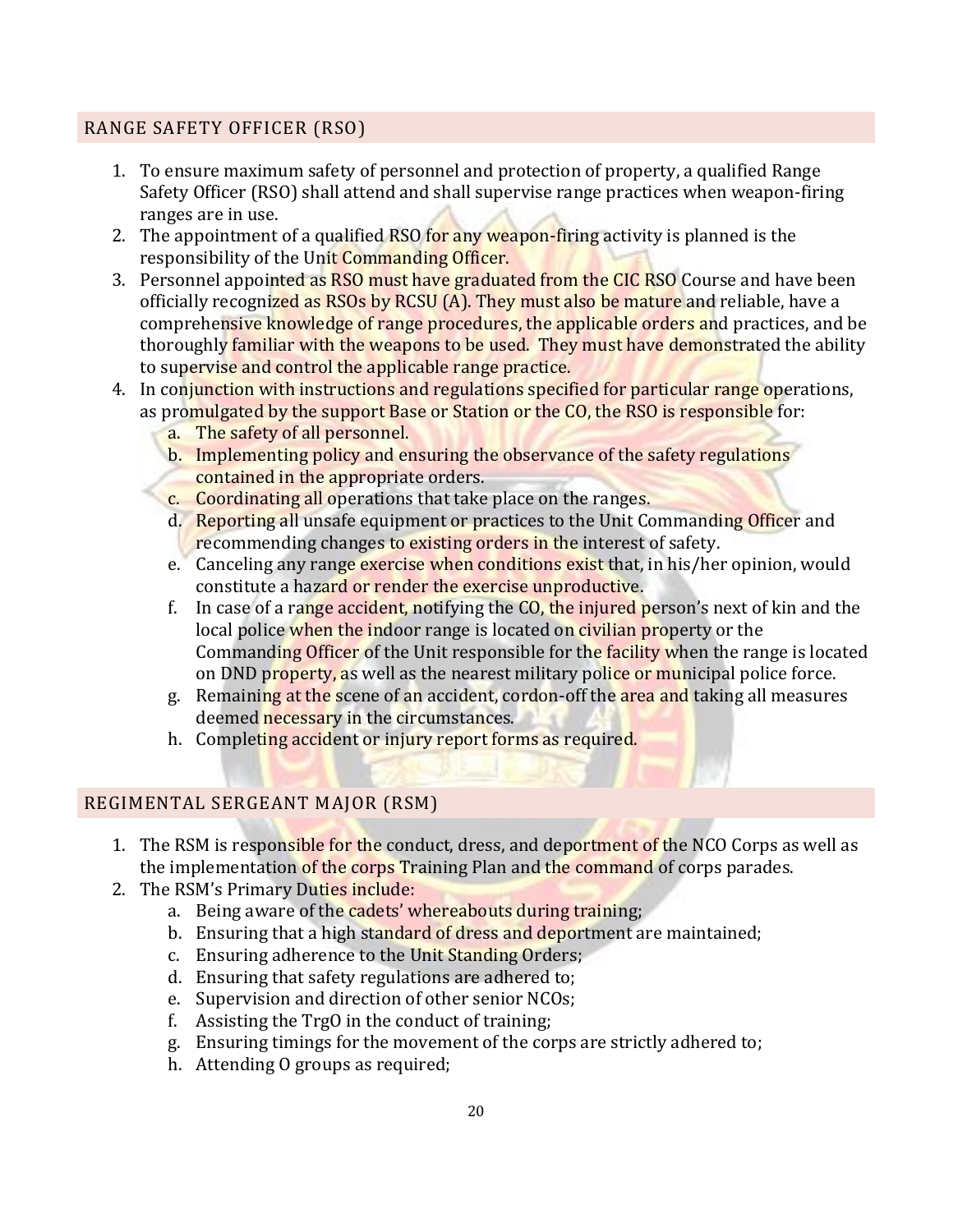- i. Conducting NCM briefings on performance, motivation, and appropriate corrective measures when required;
- j. Maintaining discipline with verbal warnings and a "blue" and "red" chit system, and proving the corps TrgO with written copies; and
- k. Fill in as an instructor when required.
- 3. The RSM must be aware of the duties and responsibilities of the Cadet DSM and CSM and provide mentorship and direction whenever required.

# DRILL SERGEANT MAJOR (DSM)

- 1. The DSM is first and foremost responsible for supporting the efforts of the cadet RSM, and to act as second in command for corps parades. In the absence of an appointed corps CSM, the cadet DSM shall also assume the duties and responsibilities of the CSM position.
- 2. The cadet DSM shall:
	- a. Attend all regular training nights;
	- b. Ensure that cadet instructors properly prepare for periods of drill instruction in advance, and provide mentorship to ensure a high standard of instruction is maintained;
	- c. Monitor a minimum of one drill instruction class every two weeks and submit all completed evaluations to the Assistant Training Officer;
	- d. Ensure that parade drill and dress standards conform to the requirements outlined in A-PD-201-000/PT-000 The Canadian Forces Manual of Drill and Ceremonial, A-AD-265-000/AG-001 Canadian Forces Dress Instructions, and CATO 46-01 Army Cadet Dress Regulations;
	- e. Organizing corps drill, parades, and inspections in coordination with the RSM; and
	- f. Fill in as an instructor when required.

# CORPS SERGEANT MAJOR (CSM)

- 1. The CSM is first and foremost responsible or supporting the efforts of the TrgO through the implementation of the corps training plan. This includes:
	- a. Ensuring the good conduct of the cadets and instructors;
	- b. Supervision and Evaluation of instructors;
	- c. Implementation of the Training Program;
	- d. Ensure that knowledge is learned and retained
- 2. The cadet CSM shall:
	- a. Attend all regular training nights;
	- b. Provide support to the A/TrgO by monitoring classes and evaluating cadet instructors as required and submit all completed evaluations to the Assistant Training Officer;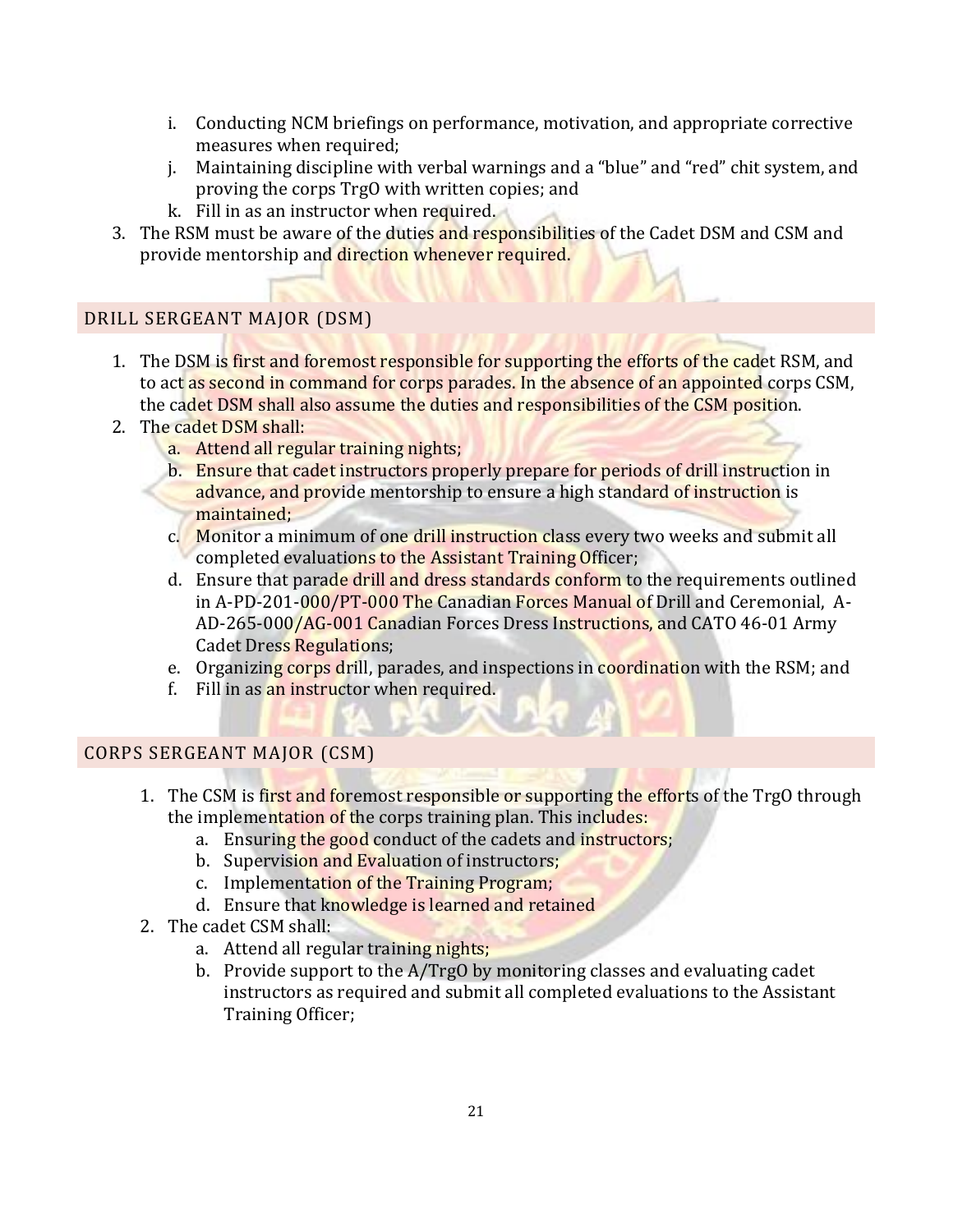- c. Ensure that cadet NCOs and NCMs properly prepare for periods of instruction in advance, and provide mentorship to ensure a high standard of instruction is maintained; and
- d. Fill in as an instructor when required.

# <span id="page-21-0"></span>**FIRE ORDERS**

- 1. Upon discovering a fire, a person shall yell, **'FIRE, FIRE, FIRE'** and activate the nearest fire alarm.
- 2. No cadet shall ever attempt to fight a fire.
- 3. All personnel shall make their way in an orderly manner to the nearest fire exit and evacuate the building, closing all doors as they leave.
- 4. As soon as possible, a 911 call is to be made requesting help from the fire department and ambulances as required.
- 5. All personnel shall meet and fall-in at a designated gathering point.
- 6. When training at the East Preston Recreation Centre, the gathering point will be at the rear of the building by the playground.
- 7. When training at the Royal Canadian Legion Branch 160, the gathering point will be in the parking lot to the left of the entrance when facing the building.
- 8. Attendance shall be taken as soon as possible and all personnel shall be accounted for. If anyone is missing the fire department/rescue personnel are to be notified immediately and provided as much information as available on the last known whereabouts of the missing persons.

<u>The Communication of the Communication of the Communication of the Communication of the Communication of the Communication of the Communication of the Communication of the Communication of the Communication of the Communi</u>

# <span id="page-21-1"></span>**SMOKING, ALCOHOL AND DRUG POLICY**

#### **SMOKING**

- 1. Cadets are not permitted to smoke at any cadet functions.
- 2. Officers, civilian staff and invited adult guests must never smoke within view of cadets. They should be discreet when smoking, so as to minimize the cadets' knowledge that they are smoking.
- 3. Officers, civilian staff, and invited adult guests must always follow the regulations put in place by provincial legislation and local by-laws when smoking.
- 4. Cadets should always be encouraged to maintain a healthy, smoke-free lifestyle.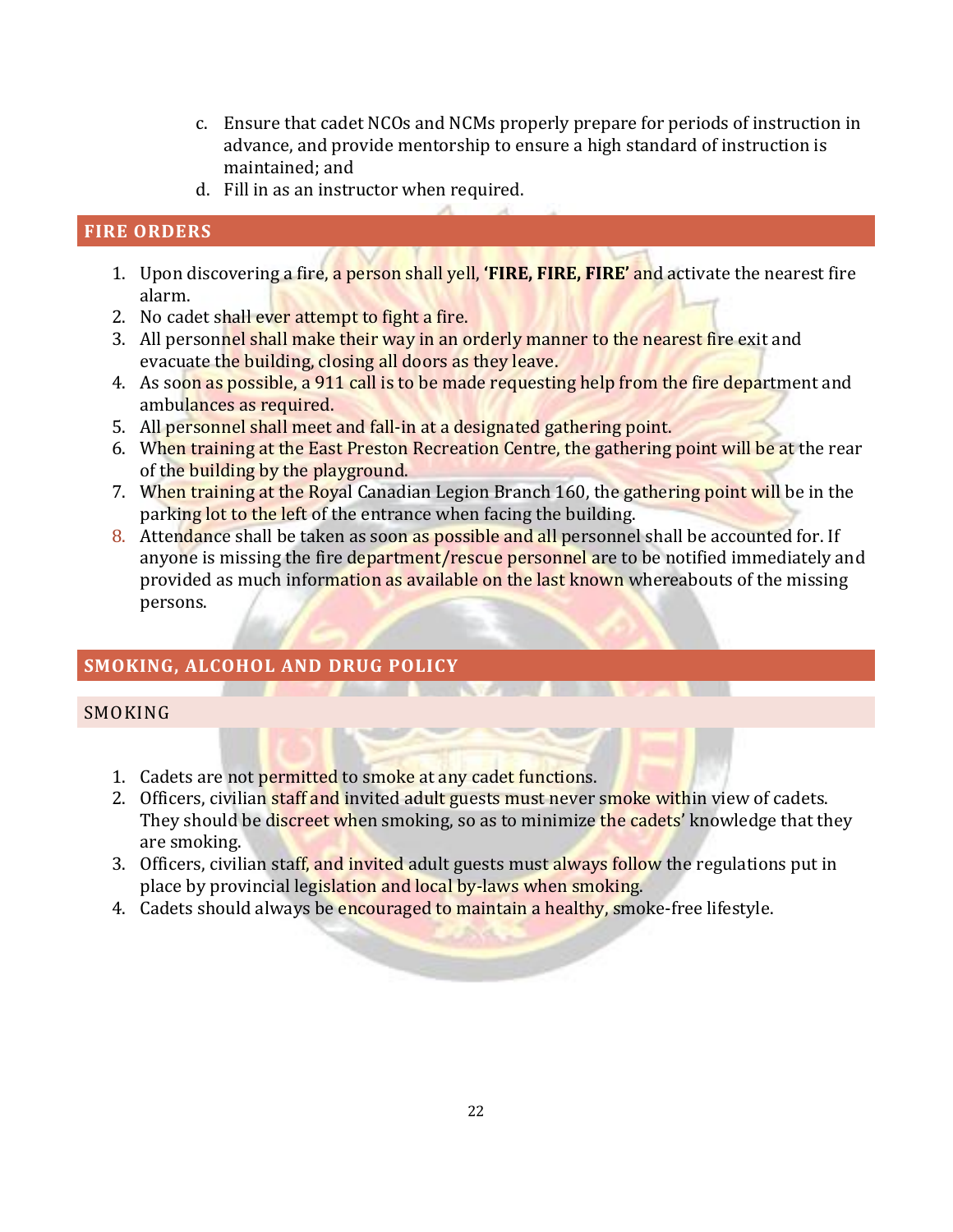# ALCOHOL

- 1. Cadets shall not attend any cadet function while under the influence of an intoxicant of any kind whatsoever; and shall not introduce, possess or consume any intoxicant while in attendance at a corps activity at any time - whatever the occasion.
- 2. Anyone who consumes any alcoholic beverage while under the age of 19 years or anyone who gives or sells any alcoholic beverage to an individual under the age of 19 is committing an offence under the Liquor Control Act of Nova Scotia and on conviction is liable to such punishment as may be awarded to a young offender who consumed the alcoholic beverage or the adult or young offender who supplied the alcoholic beverage to the person who consumed it.
- 3. Corps staff members and any adults involved in any corps function shall not introduce, possess, consume alcohol, or be under the influence of alcohol while working with cadets.
- 4. When cadets are invited to attend or asked to support social events where alcoholic beverages will be served, staff members or volunteer supervisors must ensure that nonalcoholic drinks are available for cadets. The hosts and servers must be made aware that cadets are not permitted to consume alcohol.
- 5. No staff member in attendance of a social event may consume alcohol while directly supervising the cadets present. This does not include adults who are present but not directly responsible for the supervision of cadets.

#### DRUGS

- 1. All personnel Military, Civilian and Cadets are to be made aware of this policy. Due to the unique nature of the personnel involved they have been divided into three groups as follows:
	- a. CAF Personnel including Cadet Instructor Cadre Officers, who are subject to the Code of Service Discipline, CFAO 19-21 and A-AD-005-OOZ/AG-000;
	- b. Civilian Instructors and Cadet Summer Training Centre Staff Cadets are not subject to the Code of Service Discipline however, the same conduct that is expected of service personnel shall apply to this group. When an investigation shows that an act which would be considered an offence under the Code of Service Discipline has been committed, the employment of the offender shall be terminated. If the offence is possession or trafficking, the case shall be referred to the local authority for prosecution; and
	- c. Cadets are not subject to the Code of Service Discipline however, the same conduct expected of service personnel shall apply to this group. When an investigation shows that an act which would be considered an offence under the Code has been committed, the Cadet shall be released. If at a Summer Training Centre, the Cadet will be returned to his/her Corps, and be released. If the offence is possession or trafficking, the case shall be referred to the local authority for prosecution. In the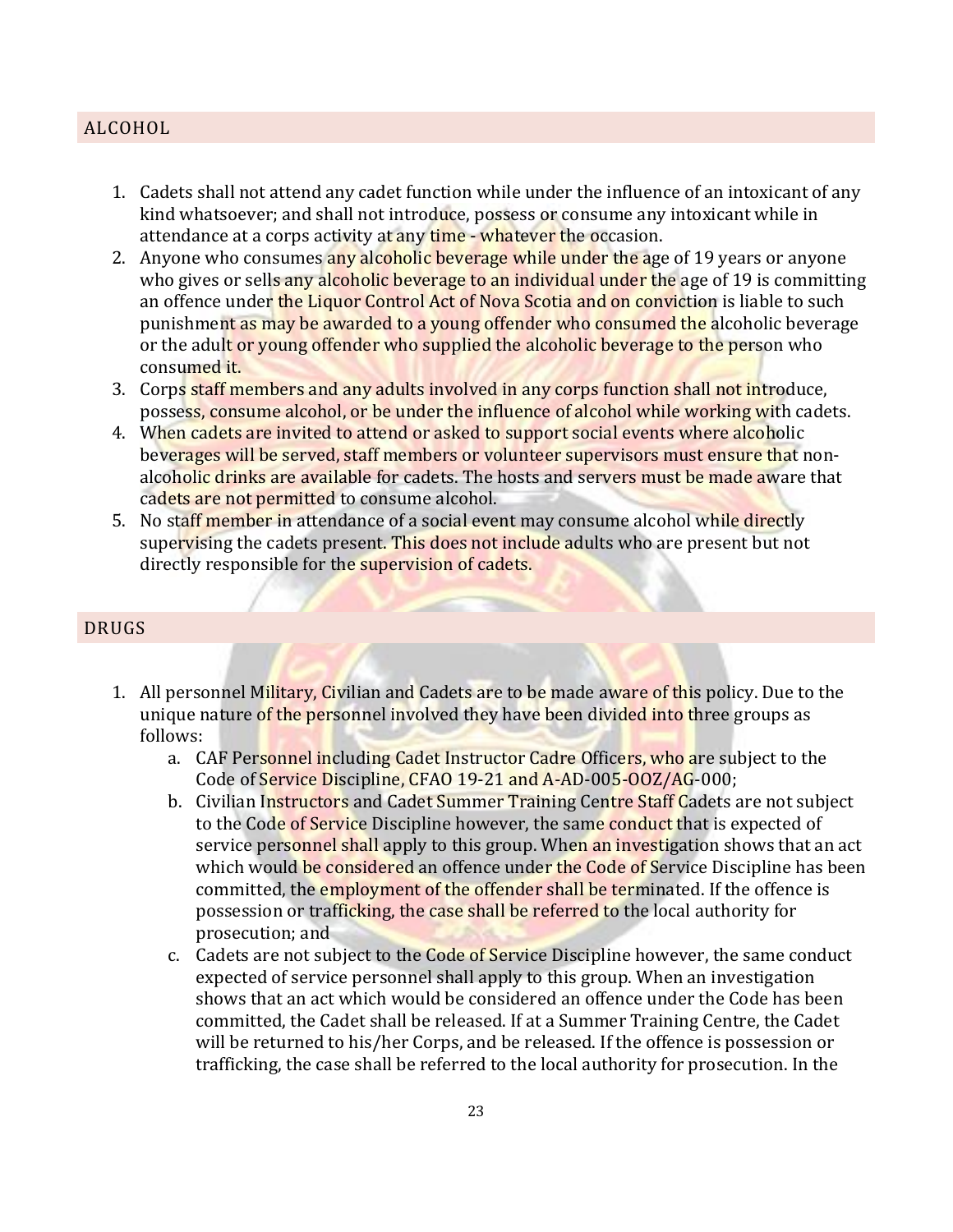case of a juvenile, before proceeding with civilian prosecution, the advice of the Command AJAG shall be sought.

- 2. Notwithstanding the increasing use of drugs by some segments of society and the changing attitudes of some segments of society in respect of drugs, because of the individual and collective or team implications on health, security, safety, reliability, operational readiness, and capabilities as well as discipline, morale and public image, Canadian Forces policy remains that the involvement with drugs, prohibited substances, or drug-related paraphernalia as outlined in subparagraphs (1), (2), and (3) will not be tolerated.
- 3. All Commissioned Officers, Civilian Instructors, and Civilian Volunteers will maintain compliance of CANFORGEN 151/18 CMP 076/18 281507Z AUG 18 CDS DIRECTION ON USE OF CANNABIS BY CAF MEMBERS.
- 4. Corps policy regarding the use of drugs is in compliance with CATO 13-23 as of September 1 2018.
- 5. It must be realized by all members of the cadet organization that any involvement with narcotics and drugs will be detected; that involvement, when proved, will be punished and that the punishment will be severe. A policy of deterrence requires the needs of the society involving such a policy to be placed above the individual when imposing punishment.
- 6. It is the duty of everyone to detect and report any incidents involving drugs. All will be held accountable in cases where it is clear that there was inadequate supervision, interest or a blind eye was turned. The scope and nature of this matter makes it each individual's problem and responsibility to control.
- 7. Possession, possession for the purpose of trafficking, trafficking, cultivation, importing, or exporting of a narcotic and trafficking in a substance held out or represented to be a narcotic, are offences under the Narcotic Control Act (NCA) in respect of a restricted drug and in respect of a controlled drug, possession for the purpose of trafficking in a controlled substance held out to be controlled drug are offences under the Food and Drug Act
- 8. Unlawful or generally improper use or handling of drugs by any officer or cadet will not be tolerated. Accordingly, no officer or cadet shall traffic, possess or use drugs unlawfully or use drugs for any purpose but that for which a proper medical authority prescribes it.
- 9. An officer or cadet will be considered for release where he or she has been convicted by a court of law of an offense related to drugs.
- 10. When an officer or cadet becomes aware or suspects that a member of the corps is trafficking, in possession of, or using drugs, he or she shall report the matter confidentially to the Unit Commanding Officer who shall take the appropriate action necessary to address the allegation.

# WHILE ON TRIPS

1. Cadets while on approved exercises must follow all orders relating to the use of drugs or consumption of intoxicants explained above. Cadets who fail to comply while on out-oftown trips and/or exercises may be returned home via public transportation at their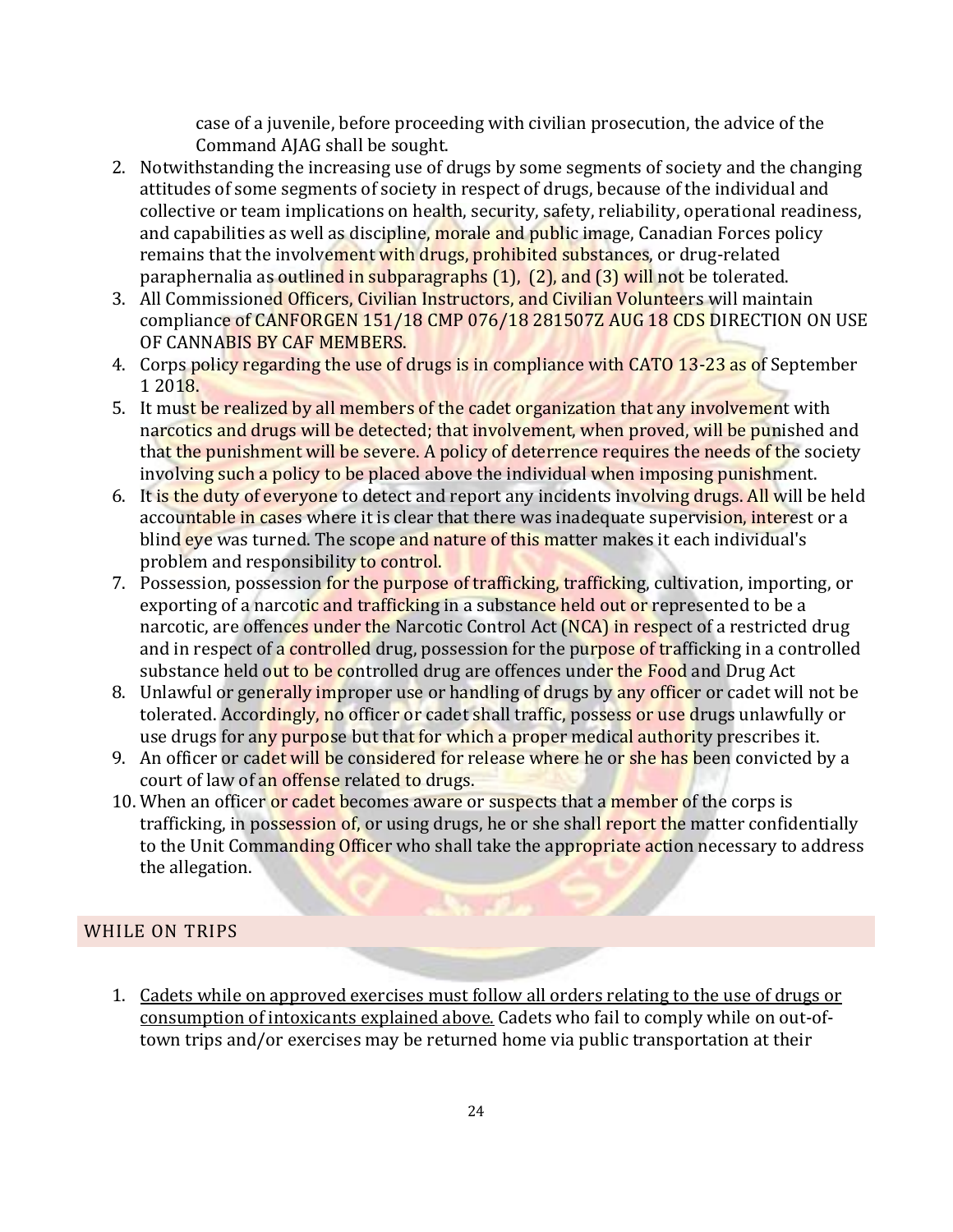parents/guardians expense. Further actions could be taken that would result in the cadet being suspended or released from corps.

2. Any Cadet while outside the official boundaries of Canada who is arrested and charged with consuming alcoholic beverages, or possession of illegal drugs, will be arraigned and convicted under the judicial system of the country in which the incident took place. Any cadet charged and convicted under these circumstances will be released from the corps upon arrival back in Canada.

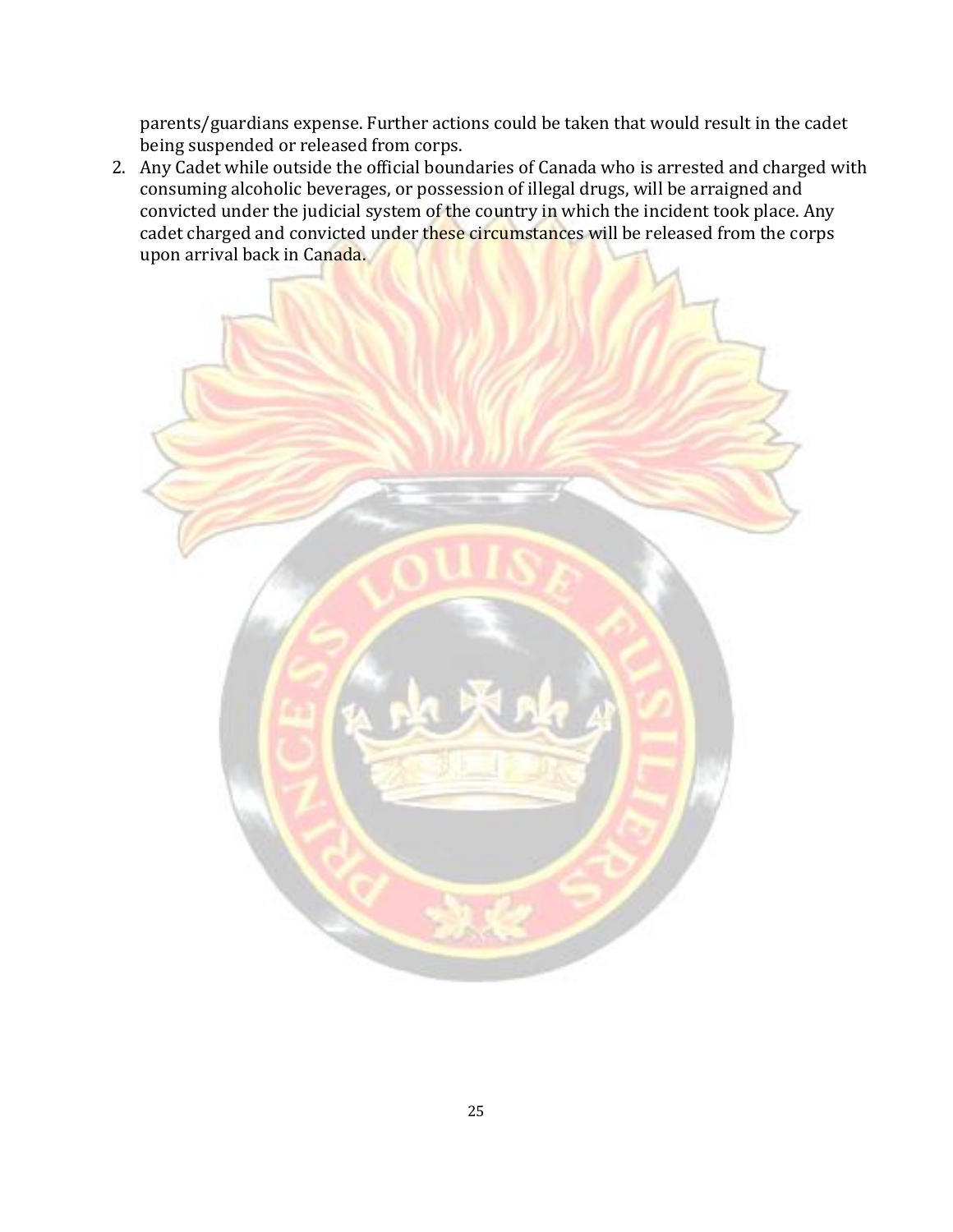## <span id="page-25-0"></span>DECLARATION

I have read, understood and agree to support the objectives of the unit standing orders for 117 Preston/Westphal RCACC. I will keep myself informed of any changes to the standing orders. I will obey and enforce the policies set forth and I understand my role within the unit as detailed in the unit standing orders. I understand that failure to abide by the policies and regulations set out in the standing orders may result in appropriate disciplinary action.

| <b>MEMBER:</b> |               |         | <b>MEMBER:</b> |                |         |
|----------------|---------------|---------|----------------|----------------|---------|
| Rank           | Surname       | Initial | Rank           | Surname        | Initial |
| Signature      |               |         | Signature      |                |         |
| DATE:          | (DD-MMM-YYYY) |         | DATE:          | (DD-MMM-YYYY)  |         |
| <b>MEMBER:</b> |               |         | <b>MEMBER:</b> |                |         |
| Rank           | Surname       | Initial | Rank           | Surname        | Initial |
| Signature      |               |         | Signature      |                |         |
| DATE:          | (DD-MMM-YYYY) |         | DATE:          | (DD-MMM-YYYY)  |         |
| <b>MEMBER:</b> |               |         | MEMBER:        |                |         |
| Rank           | Surname       | Initial | Rank           | <b>Surname</b> | Initial |
| Signature      |               |         | Signature      |                |         |
| DATE:          | (DD-MMM-YYYY) |         | DATE:          | (DD-MMM-YYYY)  |         |